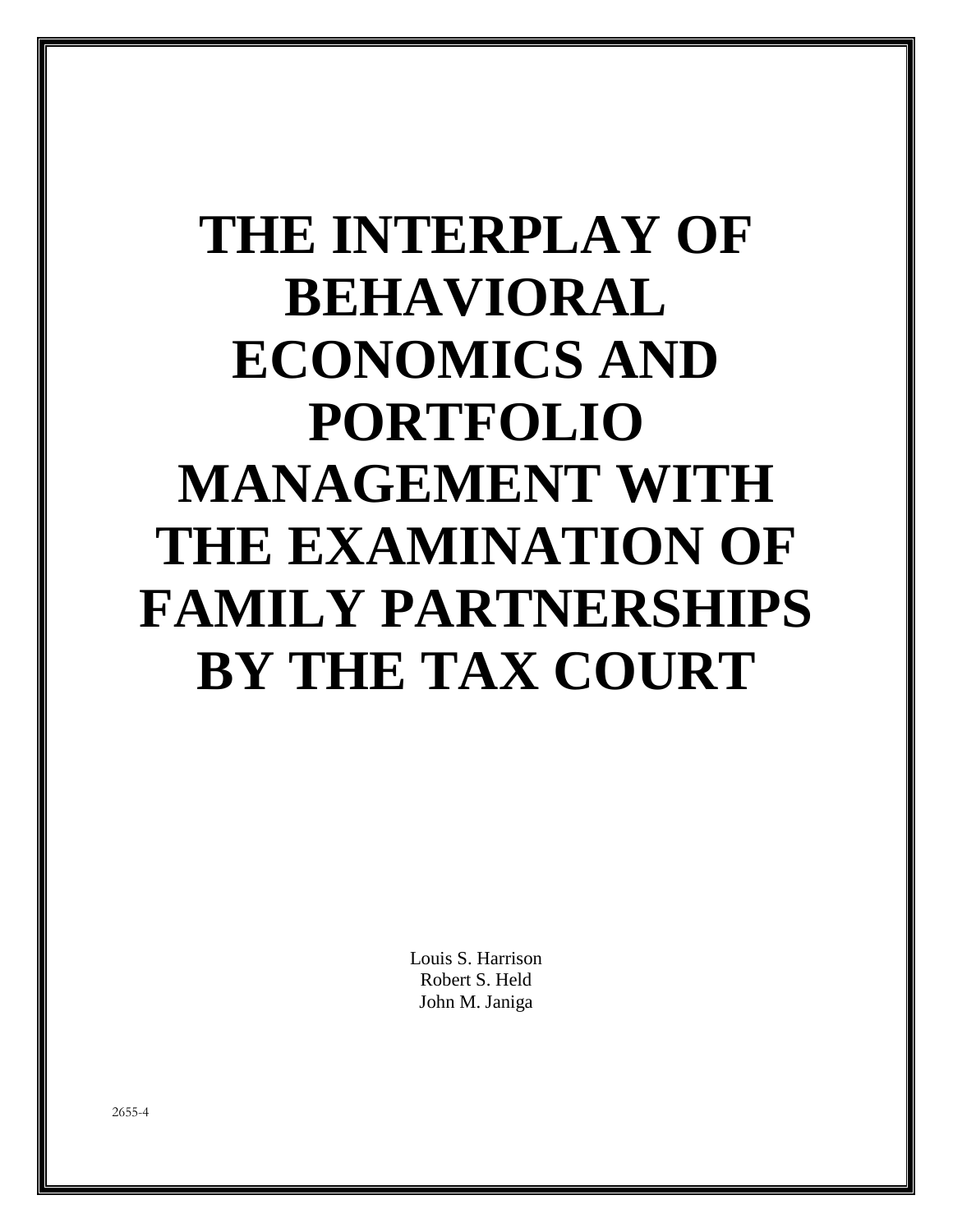# **TABLE OF CONTENTS**

- 1. Introduction
- 2. Objectives of a Family Limited Partnership from a Transfer Tax Perspective
	- a. The Investment FLP: Sum of the Parts is Less Than the Whole
	- b. Structuring the Investment FLP
	- c. Transferring FLP Interests for Estate Tax Savings
- 3. Does a FLP Need a Defensible Purpose Other Than Estate Tax Savings?
	- a. IRS Position
	- b. Tax Court Decisions
- 4. Non-Tax Justifications for the FLP
	- a. Behavioral Economics
	- b. Portfolio Management
- 5. Conclusion
- **1. Introduction**

For decades, estate planners have used variations of the family limited partnership (FLP), family limited liability company, and family corporation to achieve federal estate tax (estate tax) savings through valuation discounts in computing client's taxable estates. Since the early 1990s, the use of the investment FLP as a sophisticated estate tax reduction technique has grown. Along with this increased usage has come heightened scrutiny and vigorous attack by the Internal Revenue Service (IRS).

Because the IRS has been unsuccessful in its attempts to effect a change in the law to prevent valuation discounts, it has focused its efforts on challenging such discounts on audit and, when appropriate, through litigation. One of many arguments that the IRS typically raises in these situations is that the valuation discount should not be permitted because the investment FLP has no economic substance or purpose apart from estate tax savings.

To this point, the courts – including the U.S. Tax Court (Tax Court) - have rejected this argument. Nonetheless, there is some evidence that the Tax Court is warming to the idea, which in turn could lead to eventual adoption either directly or indirectly.**[1](#page-1-0)**

The purpose of this article is to argue that there are substantial justifications from both a behavioral economics and portfolio management perspective for creating investment FLPs in all settings. Consequently, even if the courts embrace a "economic substance or

<span id="page-1-0"></span>**<sup>1</sup>** See *Strangi* decisions. For a discussion of the Tax Court's view on this issue, see *infra* notes \_\_\_- \_\_\_ and related text.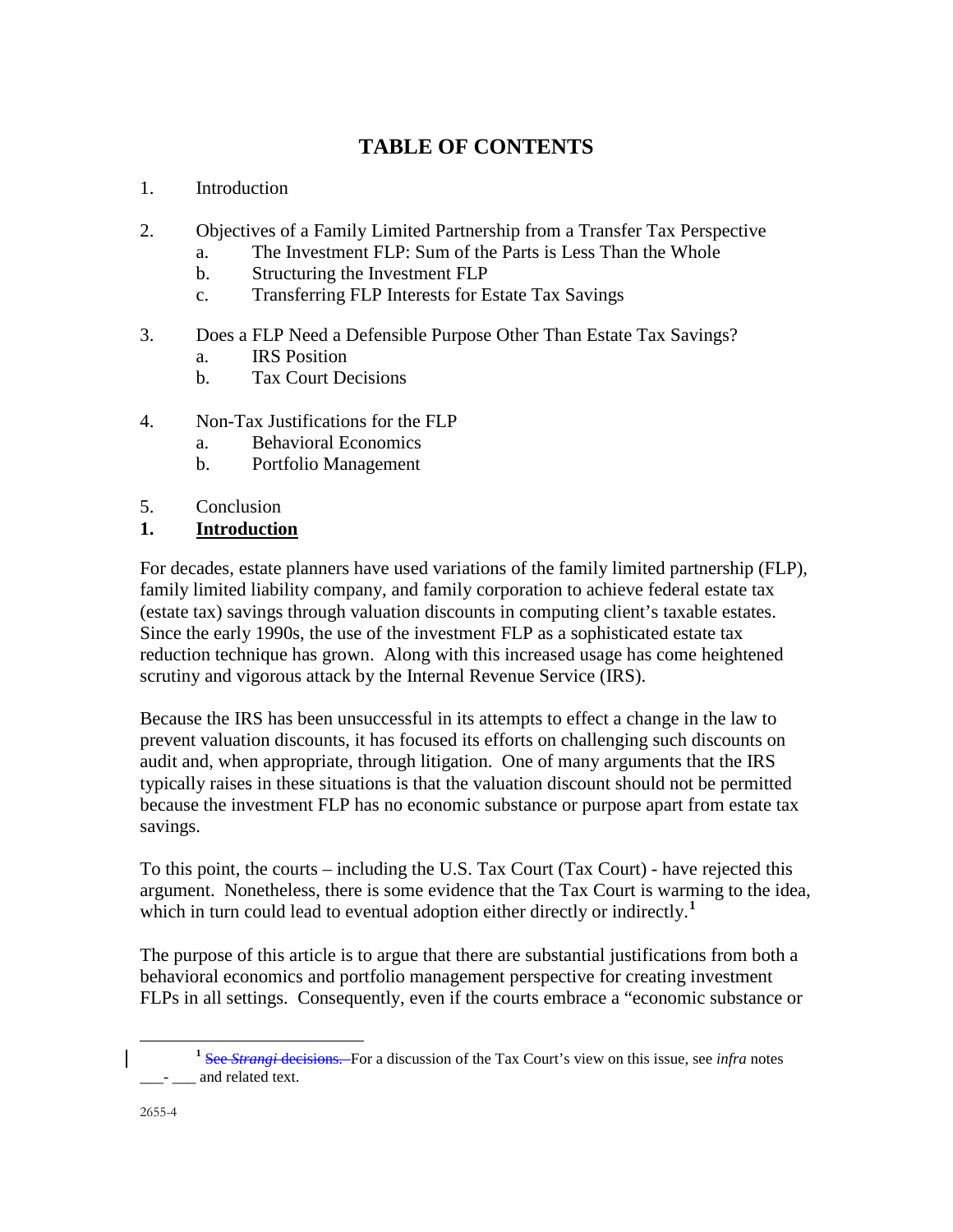purpose" test, directly or indirectly,  $2\frac{2}{l}$  $2\frac{2}{l}$ , valuation discounts in the investment FLP context should withstand challenge on this front.

The article begins by detailing the estate tax benefits of an investment FLP. Next, it discusses whether an investment FLP needs a defensible purpose other than estate tax savings from the perspective of the IRS and the Tax Court. Finally, it explores the nontax economic justifications of the investment FLP, and argues that these are compelling justifications for the substantial contributor to a partnership not retaining a controlling general partnership interest from the beginning.

# **2. The Benefits of an Investment FLP from an Estate Tax Perspective**

# **a. The Investment FLP: Sum of the Parts is Less Than the Whole**

From an estate planning perspective, the investment FLP is designed to reduce the value of the underlying assets in the FLP for purposes of computing a client's taxable estate,

<span id="page-2-0"></span><sup>&</sup>lt;sup>2</sup> For example, in certain fact patterns and cases, like *Strangi* III, <u>contained the cite</u>, the court may be so influenced by the lack of a reasonable non-tax justification of the Ppartnership that it is influenced in its overreaching application of other code actions to the case to invalidate the partnership for tax purposes. For example, Iin Estate of *Strangi v. Commisioner*, T.C. Memo 2003-145 (2003), discussed *infra* at note \_\_\_ and related text, application of Section 2036 was too broad.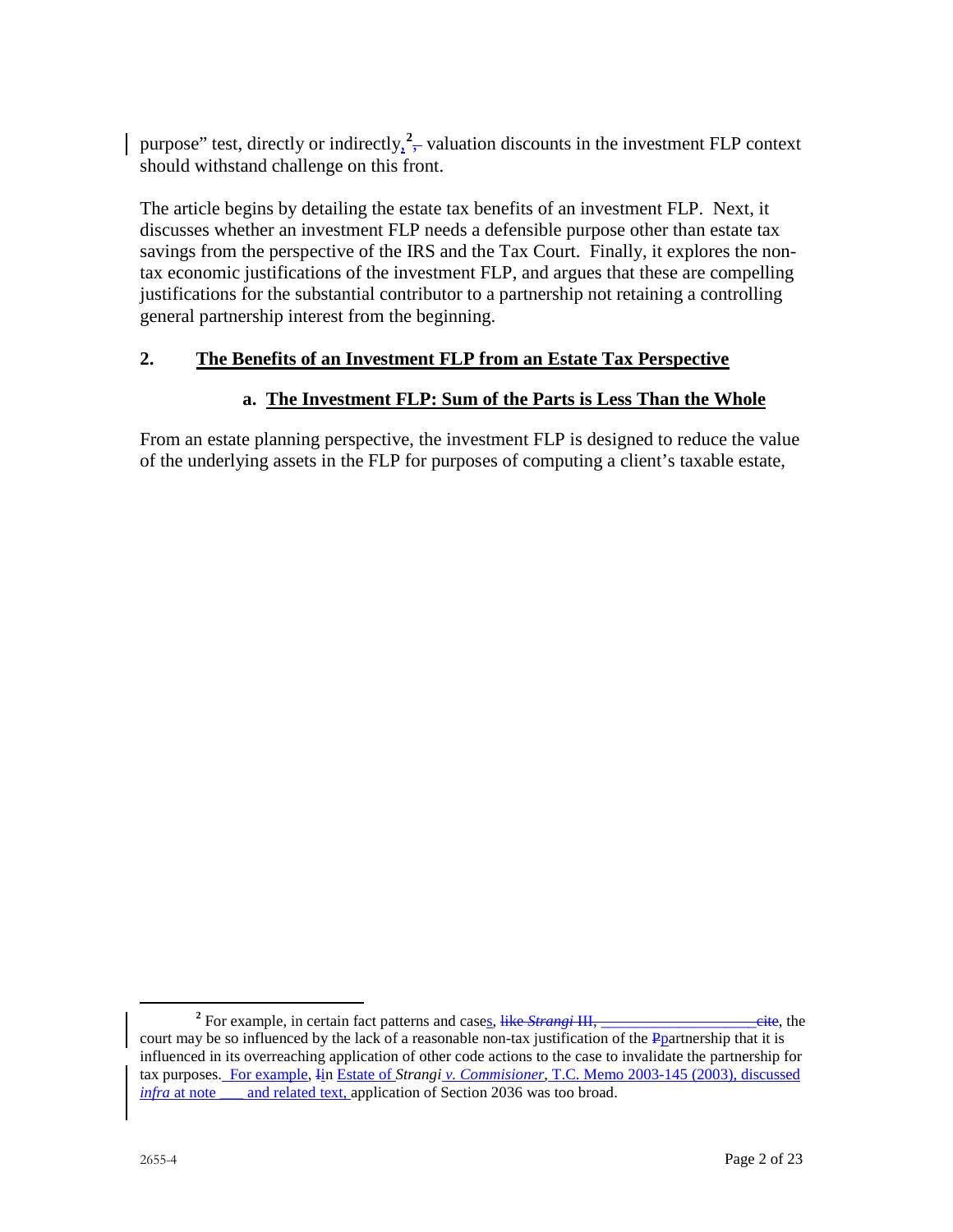resulting in estate tax savings.**[3](#page-3-0)** It does so by making certain interests in the FLP illiquid, and therefore entitled to a discount.**[4](#page-3-1)**

The following fact pattern, which will be referred to throughout this article, is typical of an investment FLP situation:

1. Surviving spouse age 70 ("mom").

2. Has a marketable bond portfolio, laddered maturities, valued at \$5,000,000, generating \$200,000 of after-tax income.

3. Current annual cash expense needs of momther are approximately \$150,000, absent gifting.

4. Two children and 4 grandchildren.

5. Mom forms a FLP by contributing the entire bond portfolio, valued at \$5,000,000; with daughter contributing \$100,000. Mom takes back a

For example, if the parents are contributing most of the equity into a FLP, then it is professed by the Internal Revenue Service to be a *non sequitur* for them not to retain the general partnership interest. For example, what business reason can be provided for someone to finance 90% of an operation and not retain control? In 1997 and 1998, the Service issued a number of Technical Advice Memoranda (TAMs) attacking and invalidating partnerships for estate tax purposes under this fact pattern. *Cite*. See *infra note and accompanying text.* If the parents retain controlling interests in an entity that has fractional ownership interests, along with non-controlling interests, such as non-voting ones, then this arguably may not achieve an estate tax discount. If one person can liquidate the entity, lack of minority and lack of marketability issues should not be applicable for estate tax purposes. The parents' interests at passing should equal their *pro rata* equity interests in the entity. Stated another way, they should equal the *pro rata* liquidation or sales value of the entity with no discounts. [But cf. *Adams* (petition costs?)]

To achieve or maximize the estate tax discount, the surviving parent should not hold the controlling interest. And to achieve this, the question is whether a partnership can be set up with the substantial contributor giving up control *i.e.*, not retaining general partnership interests. The intent of this article is to prove that the answer, from a non tax perspective, is legitimately yes.

<span id="page-3-0"></span><sup>&</sup>lt;sup>3</sup> The FLP can be used to reduce either gift or estate taxes. If the client, typically parents, intend to transfers limited partnership interests during their lifetimes, then the FLP is being used to reduce gift taxes. If not, then the FLP is being used to reduce estate taxes.

The practitioner often will not have the choice on reduction for estate or gift tax purposes. That determination generally depends on who has control of the entity, and this often depends on from where the equity is coming.

<span id="page-3-1"></span>**<sup>4</sup>**The word "discount" is accompanied with the phrases, "lack of marketability," or "minority interest." Essentially, discounting means that the sum of the parts does not equal the whole. If the whole is \$1, a division into parts may mean that the sum of the parts, valued independently of the whole, may total only 60¢.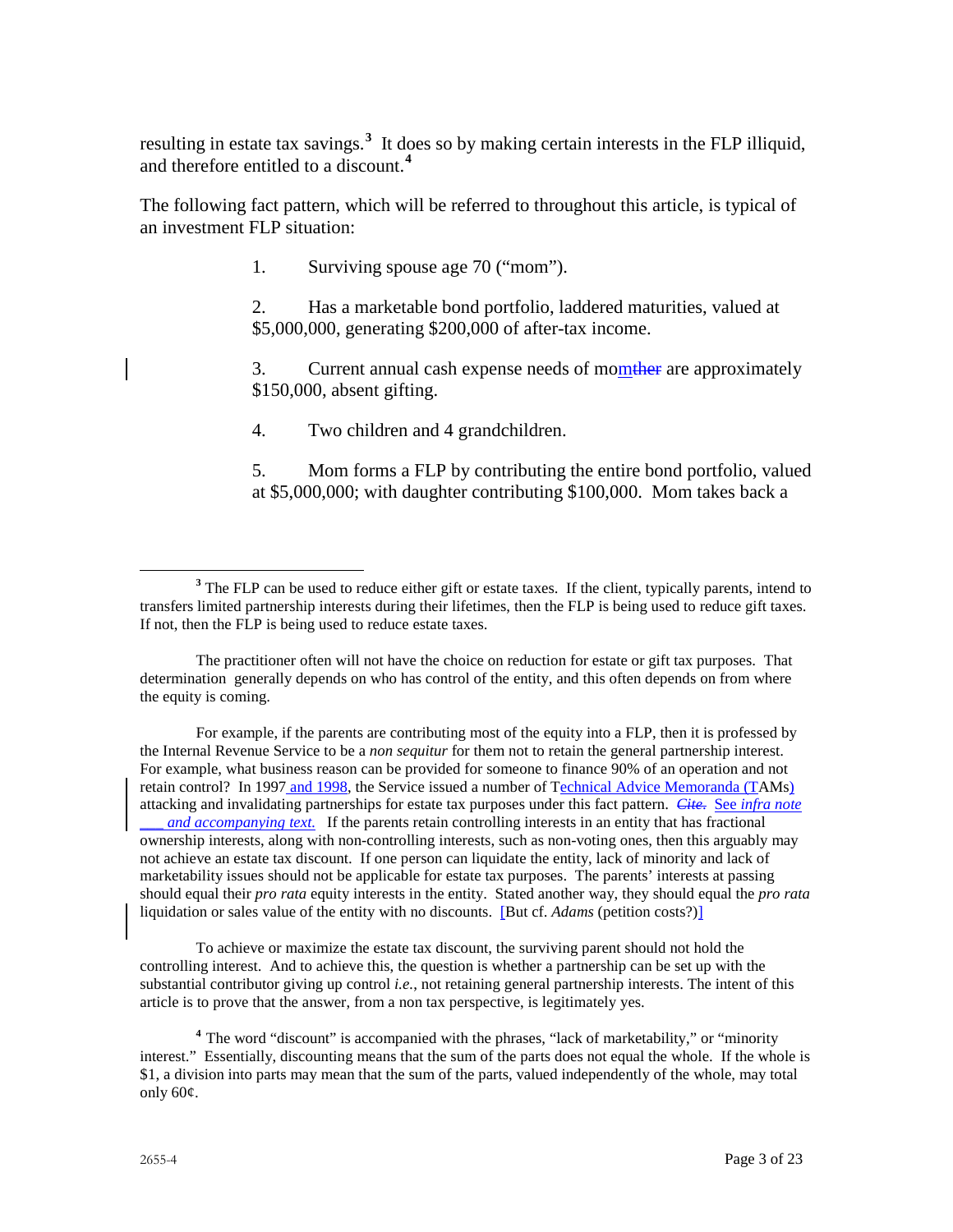98% limited partnership interest. Daughter takes back a 2% controlling general partnership interest.**[5](#page-4-0)**

Immediately after the transfer, the value of mom's interest, because it is a limited partnership interest, is arguably less than the \$5,000,000 contributed.**[6](#page-4-1)** At a 40% discount, these limited interests would be valued at \$3,000,000 [\$5,000,000 – \$2,000,000 (\$5,000,000 x .40)]. As a result, the sum value of the parts, \$3,100,000 (\$100,000 general partnership interests plus \$3,000,000 limited partnership interests) is less than the value of the contributed whole, \$5,100,000.

The fact pattern can be illustrated as follows:



#### **Fact Pattern: Illustrated**

# **b. Structuring the Investment FLP**

The investment FLP may be used to reduce the current value of any assets in the hands of the owner, including a business or publicly-traded securities. Interests in such assets

<span id="page-4-0"></span><sup>&</sup>lt;sup>5</sup> TMS This type of fact pattern would be viewed as triggering estate tax retention under Section 2036 if retained at death. See *Strangi III*. Estate of *Strangi v. Commisioner*, T.C. Memo 2003-145 (2003), discussed *infra* at note \_\_\_ and related text,

<span id="page-4-1"></span><sup>&</sup>lt;sup>6</sup> Could it be less or more? Yes; and our intent is not to focus on the level of discount, but merely to conclude that there is a discount for non- control, non- marketability, and a reduction from contributed value is defensible.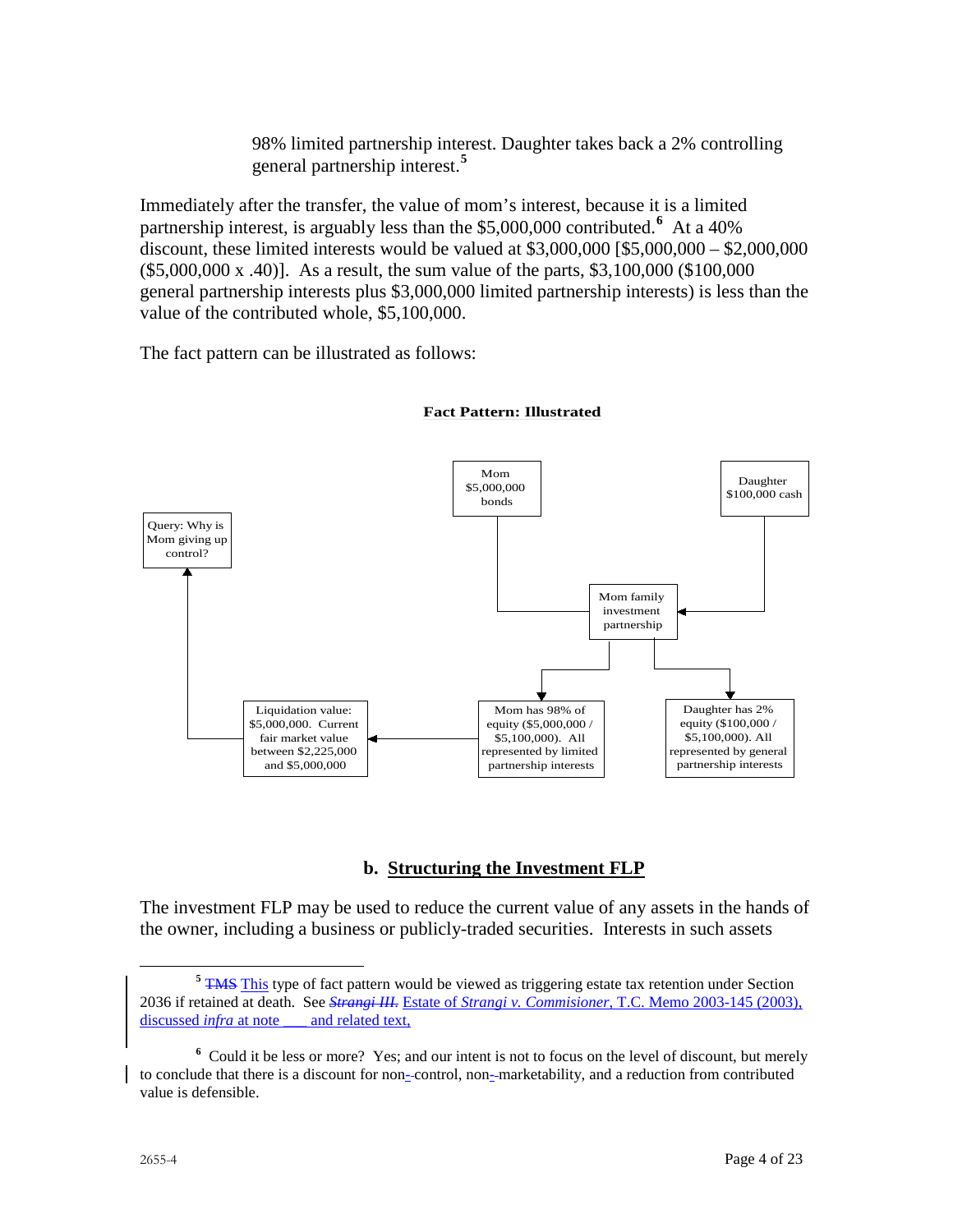would be contributed by a client, typically a parent or parents, sometimes along with interests from other family members, to a FLP that is set up as a term partnership.**[7](#page-5-0)**

Structurally, the majority of the equity in the FLP is represented by the limited partnership interests. For example, ninety percent or more (98% in our fact pattern) of the equity in the partnership could be represented by limited partnership interests. The minority of the equity is represented by the general partnership interests, typically less than ten percent (2% in our fact pattern).

To be effective from an estate tax standpoint, a substantial portion of the client's equity in the FLP must be represented by limited partnership interests. Why? The distinction between general and limited partnership interests is crucial to the efficacy of the FLP.

The general partners control the partnership through their ability to elect managing partners. The managing partners decide on when and if to make partnership distributions and whether to liquidate the partnership, sell assets, or merge the partnership with a third

For example, under Section 603 of the pre-2000 Illinois Uniform Limited Partnership Act, a limited partner in a term partnership could not withdraw and obtain his or her fair value prior to dissolution or the expiration of the term. *[NOTE: P.A. 91-840 amended ILCS 210/603, effective as of January 1, 2001 to read as follows:*

> **Section 603.** Withdrawal of Limited Partner. A limited partner may withdraw from a limited partnership only at the time or upon the happening of events specified in writing in the partnership agreement and in accordance with the partnership agreement. Notwithstanding anything to the contrary under applicable law, unless a partnership agreement provides otherwise, a limited partner may not withdraw from a limited partnership prior to the dissolution and winding up of the limited partnership. Notwithstanding anything to the contrary under applicable law, a partnership agreement may provide that a partnership interest may not be assigned prior to the dissolution and winding up of the limited partnership.]

The default rule under the Uniform/Revised Limited Partnership Act is that a limited partner has no right to withdraw for fair value unless the document provides that right. [Rob, I think] This is similar to Delaware law and is a stronger argument to avoid section 2704 (b)(although the old statute arguably avoided section 2704(b) under the *Kerr* reasoning, discussed *infra*). [Fix – the above cite may be old law, not new law.]

<span id="page-5-0"></span><sup>&</sup>lt;sup>7</sup> Discounts in the estate tax area became more uncertain in 1990 with the introduction of Chapter 14, specifically Code section 2704. To avoid Section 2704(b), which essentially provides that the inability to liquidate an interest will not be respected at death if that liquidation restriction occurs in a family-control setting, either a term partnership or a state of organization that has a "perpetual partnership" as its default, is used. The term partnership has been approved by the Tax Court as a means to avoid Section 2704(b). *See, e.g., Kerr*, 113 T.C... 449 (1999). Section 2704(b) can be avoided if the liquidation restriction does not come from an "applicable restriction." An inability to liquidate resulting from state law is not an applicable restriction. The argument has been successfully made that a term or, if mandated by state law perpetual partnership results in an inability to liquidate by the limited partners under state law, and therefore it is not an applicable restriction. [*Cite*. *Kerr*, *Strangi*.]  $\overline{a}$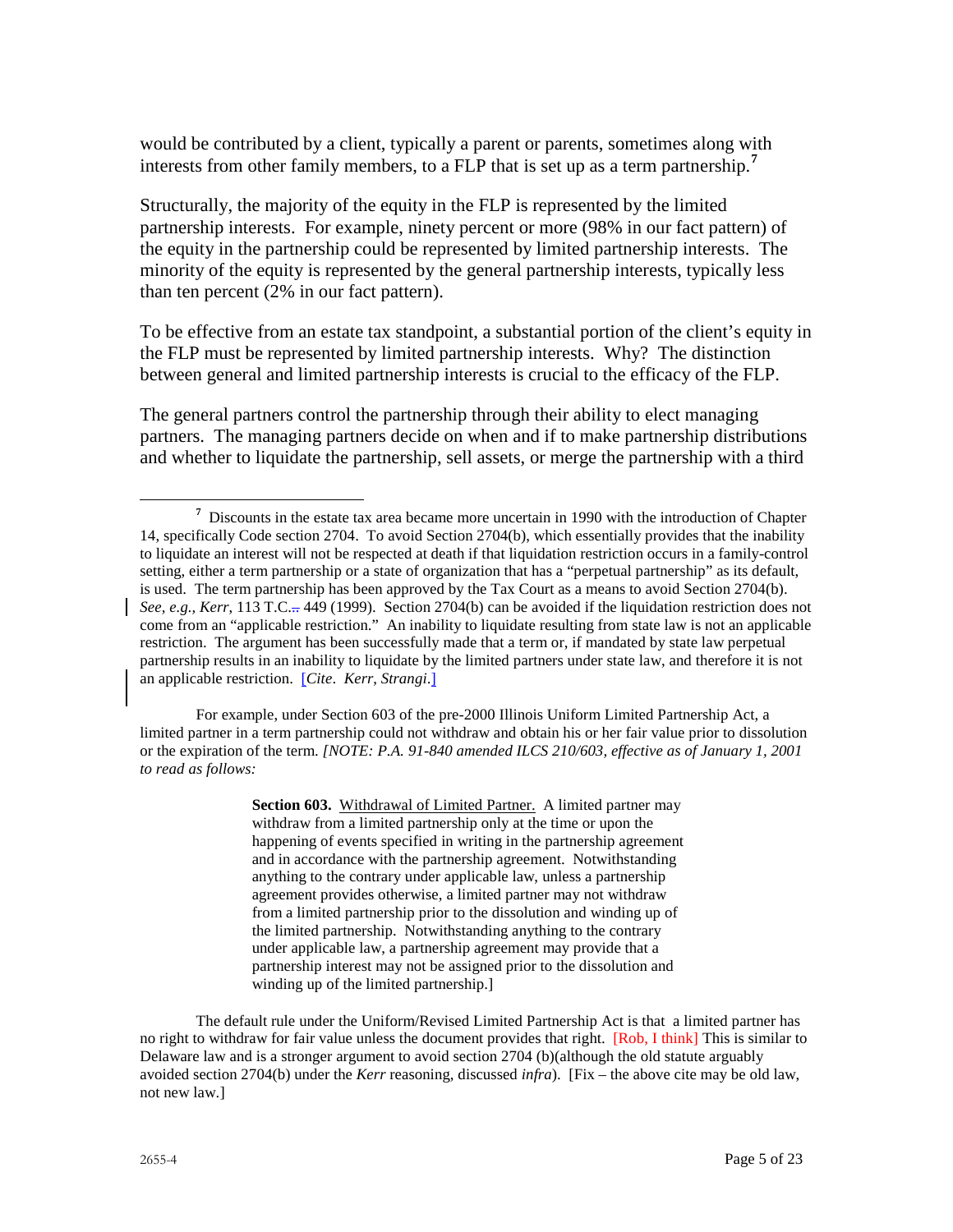party. The limited partners are entitled merely to distributions from the partnership, which may be sporadic or may even first arise upon sale or liquidation.

Given this distinction, multiple arguments support the notion that the limited partnership interests are worth less than their *pro rata* liquidation value. First, the limited partners have no control, which among many other things, precludes them from obtaining the underlying value of the assets in the partnership. For example, the limited partner cannot withdraw from the partnership and obtain fair market value; has no put or similar rights; and cannot force any annual cash distribution. Second, the limited partners may be unable to sell their interests for value even close to their limited partners *pro rata*e "liquidation" value in the partnership because a hypothetical willing buyer would be uncertain as whether the general partners would admit that buyer as a partner or whether the buyer would be restricted to being an assignee. Assignees may, under applicable state law, have no management rights, withdrawal rights, dissolution rights, or rights to review the books. Third, the limited partners may have taxable income in any given year without a corresponding cash distribution from the partnership.

# **c. Transferring FLP Interests for Estate Tax Savings**

Discount planning with FLPs typically involves reducing estate taxes associated with the post-mortem transfer of limited partnership interests held by the client to other members of the client's family.**[8](#page-6-0)** The transfer will reduce estates taxes if the client transfers the interest through the client's estate plan and the value of such interests for estate tax purposes is less than their *pro rata* liquidation value.

Example: Suppose that mom in our fact pattern were to pass away after creation of the investment FLP, leaving all of the assets to her two children and four grandchildren, and that the value of the assets remain unchanged. For estate tax purposes, mom's taxable estate arguably would be valued at \$3,000,000, reflecting the assumed 40% discount. Had mom not established the FLP and continued to hold the assets in her own name at her date of death, mom' taxable estate would be valued at \$5,000,000. At a 48% marginal estate tax rate, the use of the FLP produces estate tax savings of \$980,000 [(\$5,000,000 - \$3,000,000) x .48].

#### **3. Does a FLP Need a Defensible Purpose Other Than Estate Tax Savings?**

#### **a. IRS Position**

<span id="page-6-0"></span><sup>&</sup>lt;sup>8</sup>-The Service <del>and mostly unsucces</del><br>Code Section 2704 variety of arguments in addition to the Code Section 2704 one. Among these are sections 2703, 2306(a0(1), 2036(a)(2), 2704(a), lapsing rights, gift on formation, the step transaction doctrine, the 3 year rule (or some transmogrification of it), equitable principles, economic substance (building on the *ACM* and general valuation principles along the lines of the willing seller concept. *See FSA 200049003, Strangi* and *Knight*, discussed *infra.*  $\overline{a}$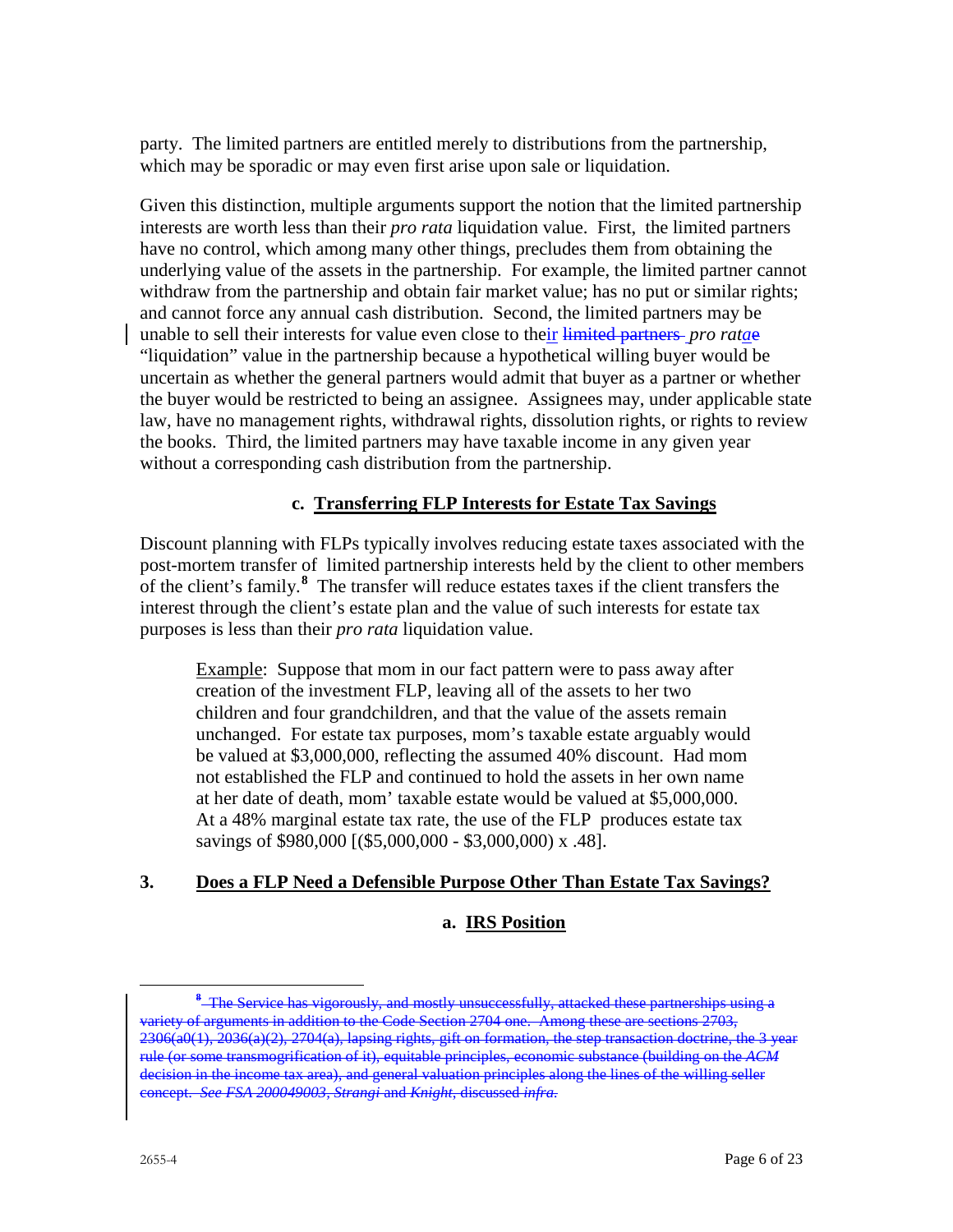In multiple TAMs rulings, issued in 1[9](#page-7-0)97 and 1998,<sup>9</sup> respectively, the IRS attacked with a vengeance the FLP structure. The IRS ignored the FLP in valuing the underlying assets in these rulings, thereby disallowing discounts.

For example, in TAM 9719006, <sup>[10](#page-7-1)</sup> In doing so, the IRS stated, *inter alia*, that:

(1) "[T]he only discernable purpose for the partnership agreement was to depress the value of the partnership assets as the assets pass through the decedent's gross estate..."**[11](#page-7-2)**

(2) "It is well established that transactions having no purpose or effect to the transferor other than to reduce estate taxes are disregarded for federal tax purposes."**[12](#page-7-3)**

(3) "[T]he transaction in this case lacks any indicia of an arm's length bona fide business transaction."**[13](#page-7-4)**

(4) "Even assuming arguendo that there was some legitimate business purpose for these transactions, the facts evidence that the transaction, including the formation of the limited partnership, was contrived primarily (if not exclusively) for the purpose of artificially versus naturally reducing the value of the decedent's gross estate in order to reduce the estate tax liability." <del>[Now, that was for a partnership whose purpose was</del> creditor protection.]

(5) For a partnership whose purpose was to purchase, maintain, manage and invest partnership assets, the Service held that the transaction had "no purpose or effect to the transferor other than to reduce taxes" and was to be disregarded for tax purposes. Accordingly, the existence of the partnership should be disregarded for estate tax valuation purposes."**[14](#page-7-5)**

More recently, Field Service Advice 200049003 lists a series of issues that the IRS believes could be used to attack a FLP structure. These include Section 2703, whether a restriction on liquidation which requires the consent of a certain percentage of voting interests could be disregarded under Section 2704(b), the application of Section 2704(b)

 $\frac{11}{10}$ 

<span id="page-7-5"></span><span id="page-7-4"></span><span id="page-7-3"></span><span id="page-7-2"></span><span id="page-7-1"></span><sup>12</sup> Id. Interestingly, on that quote, the IRS cites to Estate of the *Murphy* v. Commissioner, T.C. Memo 1990-472case, cite, which could be successfully argued to be an aberration in the estate tax area.

**<sup>13</sup>** Id.

**<sup>14</sup>** Id.

<span id="page-7-0"></span>**<sup>9</sup>** See, e.g., TAM 9719006 (5/9/97), TAM 9723009 (6/6/97) TAM 9725002 (6/20/97), TAM 973004 (7/25/97), and TAM 9842003 (10/16/98).  $\overline{a}$ 

**<sup>10</sup>** TAM 9719006 (5/9/97).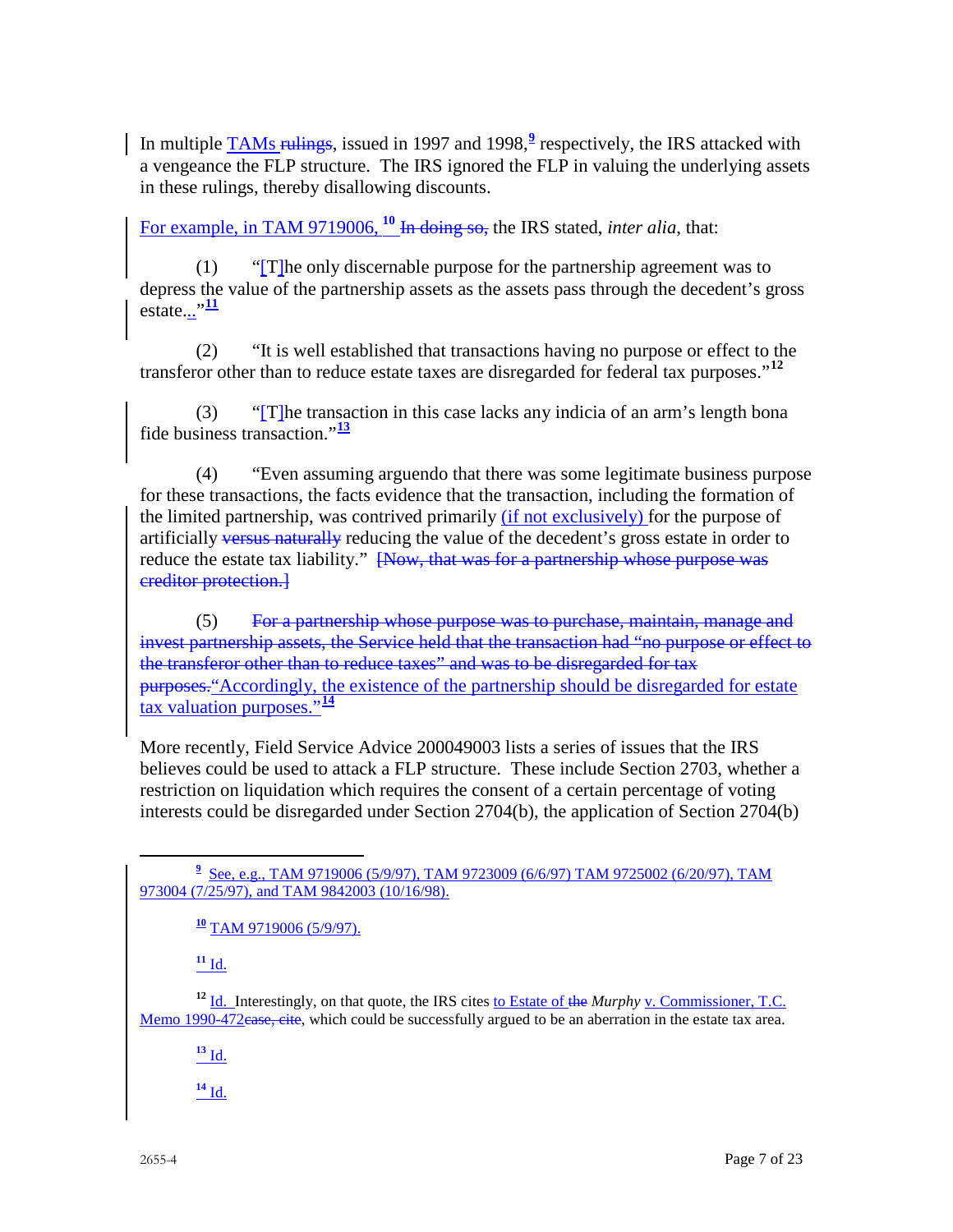to the conversion of transferred interests into assignee interests, whether Section 2036 might apply to the assets decedent contributed to the partnership, whether a gift on formation argument might apply, lapsing rights under section 2704(a), the lack of economic substance doctrine, and in the alternative to all of the foregoing, whether the amount of a discount could be challenged. **(John, this is similar to footnote 5; should we consolidate?]**

These TAMS<del>rulings</del> and part of the FSA clearly assert the Service's position: investment FLPs should not be respected because, they like a *raison d'etre*, specifically, offer no economic or real substance or purpose beyond tax savings. This position has led to considerable litigation.

#### **b. Tax Court Decisions**

Three recent cases – *Estate ofChurch*, *Strangi I*, and *Knight* – shed considerable insight into the Tax Court's views on this issue.

The first case in the trilogy, *Church v. U.S.,* **[15](#page-8-0)***Estate of Church,* hinted that business purpose would be relevant to the validity of the partnership for tax purposes. *Church* involved a ranch which was contributed to a partnership. On October 22, 1993, two days before death, a family partnership was established. The decedent died on October 24. The court, though skeptical, found -that by restructuring ownership interests to remove control, this in itself constituted a sufficient business purpose to form the partnership foundation:

> "The character of the interests owing a majority of the Rranch changed dramatically as a result of the Ppartnership. Prior to its formation [taxpayer] and their descendants would have owned undivided interest in the Rranch, with each interest carrying having the right to use  $\frac{d}{dt}$ and enjoy the property, or force a partition  $-\rho$ etition or  $\alpha$ possible sale. The Ppartnership eliminated these individual rights and placed ownership of a majority of the Rranch in a Ppartnership that was not controlled by a single person."**[16](#page-8-1)**

<span id="page-8-1"></span><span id="page-8-0"></span><sup>&</sup>lt;sup>15</sup> 85 AFTR  $2<sup>nd</sup>$  2,000-804 (2000). On equitable principles this is understandable due to the timing of the formation and date of death.

**<sup>16</sup>** *Id.* at 2000-807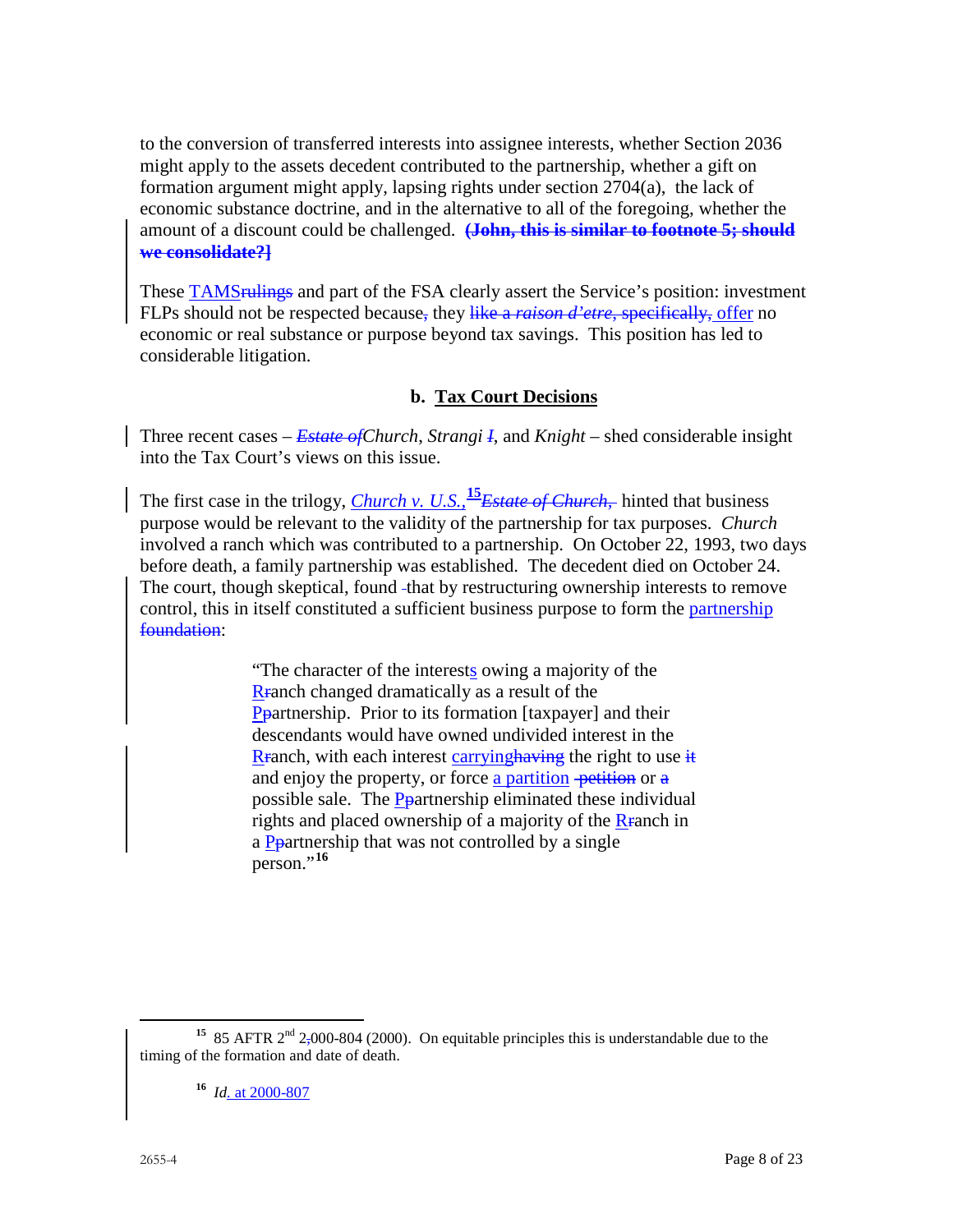The court concluded:

"I find as a matter of fact that the pPartnership had *abona fide* business purposes and was not a sham as that term is used in estate taxation."**[17](#page-9-0)**

The case's implied emphasis on business purpose was effectively undercut in *Knight* and *Strangi*.

**[Lou: Should we even have a discussion of Knight in the article? Since this article is focusing on the non-tax justifications for FLP in an estate tax context, a discussion of Knight seems out of place given its focus on the gift tax. Do you think we should replace it with some other case, e.g., Thompson? Alternatively, perhaps this can be fixed through an explanatory footnote. )**

A second case, *Knight v. Commissioner*, **[18](#page-9-1)** concerned the creation of a limited partnership under Texas law and the transfer by a husband and wife of 22.3% each to each of two trusts for their two children. Before discounts, the value of the partnership assets was in excess of \$2 million.

The taxpayer argued for a 44% discount based on the typical restrictive nature of the partnership agreement. The IRSService argued that the partnership form should be disregarded for gift tax valuation purposes, and that the assets should be valued allowing for discounts only for selling expenses and built-in capital gains taxes.

In a full Tax Court opinion, the majority ruled in favor of the taxpayer on the recognition of the limited partnership agreement. The Court refused to invoke an "economic substance" test *(i.e.*, business purpose). It found that the transferred interests were interests in a partnership under Texas law and stated specifically as follows:

> "We apply the willing buyer/willing seller test to value the interests in the partnership that petitioners transferred under Texas law. We do not disregard the partnership because we have no reason to conclude from this record that a hypothetical buyer or seller would disregard it."<sup>[19](#page-9-2)</sup>

<span id="page-9-2"></span><span id="page-9-1"></span><span id="page-9-0"></span><sup>19</sup> *Id.* at 514. The opinion noted that the indirect gift analysis was not raised by the IRSInternal Revenue Service in this case and therefore was not considered. Having found that the partnership was enforceable under state law and was not to be disregarded, the Court then rejected most of the testimony of the taxpayer's expert and allowed only a 15% discount for minority interest and lack of marketability. The 15% discount represents a paltry discount when compared to the projections given by many and supported by appraisers. The opinion of the Tax Court in this case might signal a sea change in the amount of a

**<sup>17</sup>** *Id*. at 2000-808.

<sup>&</sup>lt;sup>18</sup> 115 TC 506No. 36 (2000).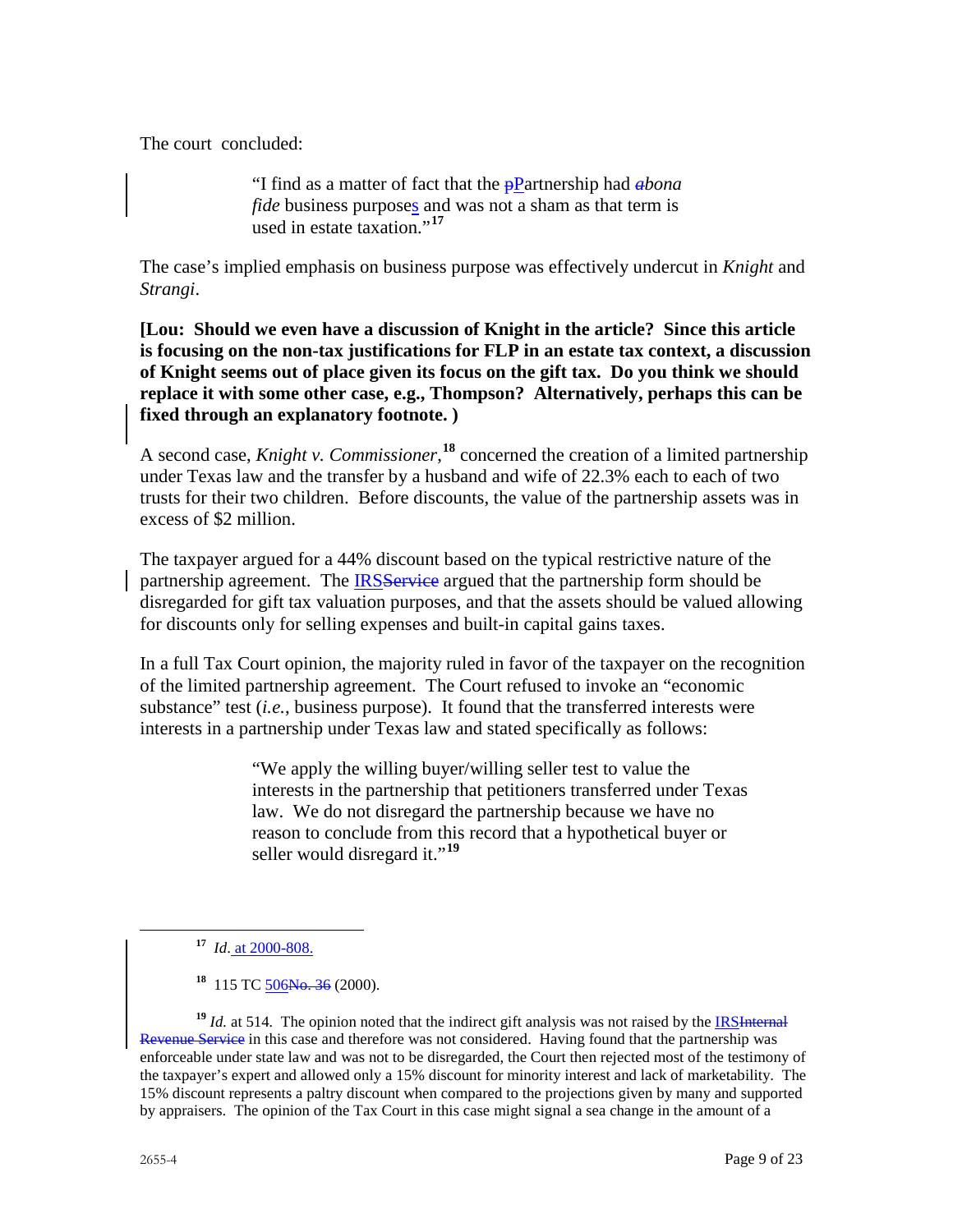Judge Foley's concurring opinion pointed out that the economic substance doctrine should not be applied in a case to disregard a validly created entity under state law. He stated that the economic substance doctrine has been applied in the transfer tax context generally only where the taxpayer has attempted to disguise the transferor or transferees.

> "Generally, the economic substance doctrine, with its emphasis on business purpose, is not a good fit in a tax regime dealing with typically donative transfers. Business purposes will oftentimes be suspect in these transactions because estate planning usually focuses on tax minimization and involves the transfer of assets to family members. If taxpayers, however, are willing to burden their property with binding legal restrictions that, in fact, reduce the value of such property, we cannot disregard such restrictions. To do so would be to disregard economic reality."**[20](#page-10-0)**

The third case in the trilogy, *Estate of Strangi v. Commissioner (Strangi I),* **[21](#page-10-1)** involved a Texas limited partnership that was created about two months before the decedent died. The fair market value of the property that was contributed to the partnership was about \$10 million and the decedent owned a 99% limited interest. There was a corporate general partner, of which the decedent owned a 47% interest, the remaining 53% interest being owned by the decedent's four children. Bottom line: decedent gave up control of the partnership even though the decedent contributed over 99% of the equity value.**[22](#page-10-2)**

The court considered and rejected the usual IRS arguments, including the lack of business purpose (phrased as "lack of economic substance" by the court). In rejecting the "lack of economic substance" argument, the majority opinion specifically recognized that the family partnership was valid under state law, the sole requirement:

> The formalities were followed, and the proverbial "i's" were dotted and "t's" were crossed. The partnership, as a legal matter, changed the relationships between decedent and his heirs and decedent and actual and potential creditors. **Regardless of subjective intentions**, the

discount that could be available in litigated cases when limited partnership interests are transferred among family members.

<span id="page-10-0"></span>**<sup>20</sup>** *Id* at 522*.* Judge Beghe's dissenting opinion cited his dissenting opinion in *Estate of Strangi v. Commissioner*, 115 TC No. 35 (2000). He reiterated his estate depletion theory and said that he would have valued the gifts at 100% of the value of the assets transferred to the partnership, reduced by the value of the partnership interests that the two donors received and retained.

**<sup>21</sup>** 115 TC 478No. 35 (2000).

<span id="page-10-2"></span><span id="page-10-1"></span><sup>22</sup> When the partnership was created the decedent was incapacitated and the decedent's participation was effected through a power of attorney held by the decedent's son-in-law.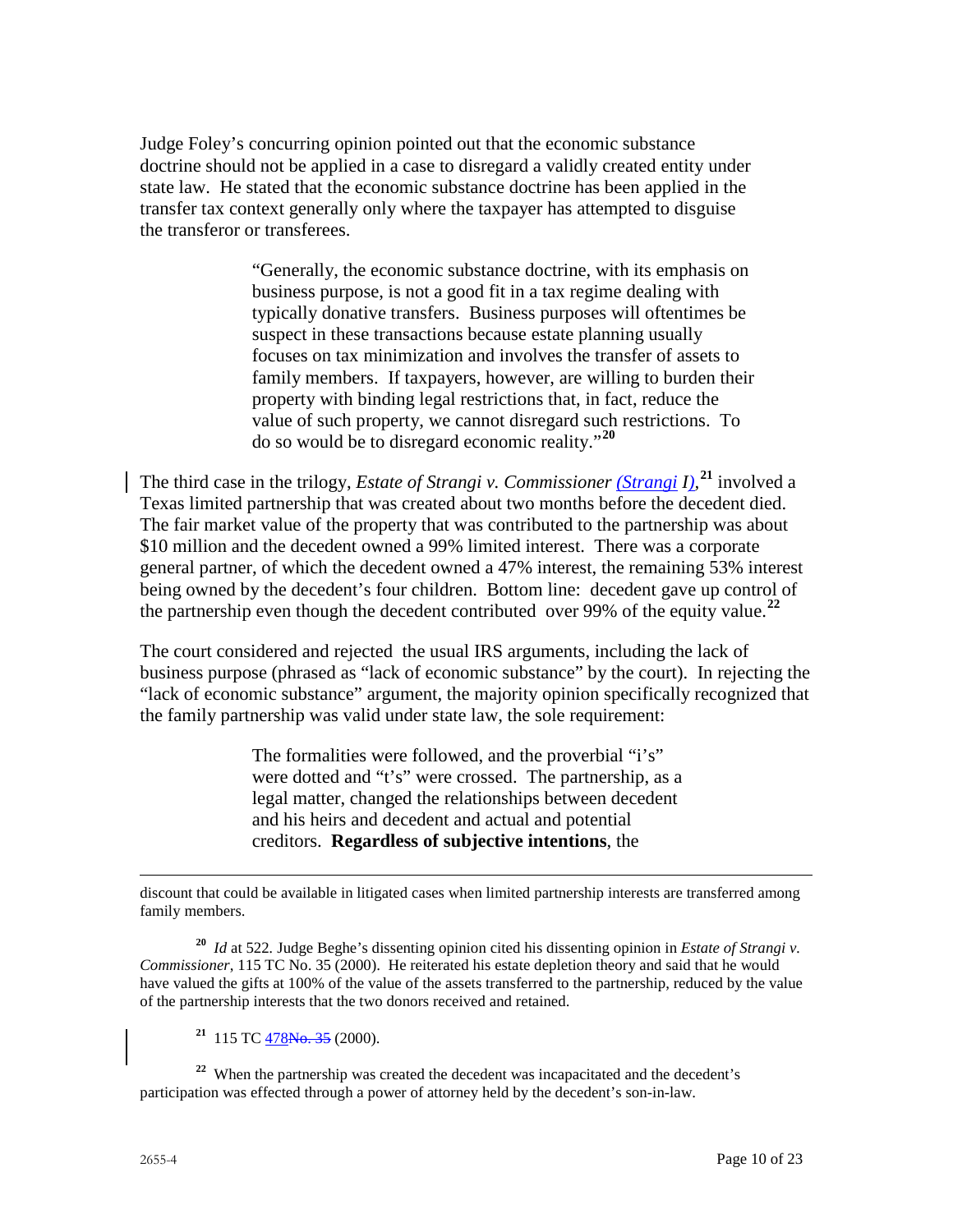partnership had sufficient substance to be recognized for tax purposes. Its existence would not be disregarded by potential purchasers of decedent's assets, and we do not disregard it in this case.**[23](#page-11-0)**

Immediately after issuance of the Court's holding in favor of the taxpayer, commentators focused merely on this holding concluding that no "business purpose" was necessary in forming a partnership for estate tax reduction purposes. But a careful read of the rest of the case, including dicta, point out the rough waters that lied ahead. The storm awaited in *Strangi III*. **[24](#page-11-1)**

The partnership succeeded in discounting immediately the value of the decedent's interests. The decedent contributed approximately \$10 million of property to the partnership and received in return for this contribution partnership interests that the taxpayer claimed were worth over \$3 million less than the value of the assets contributed. **[25](#page-11-2)** The Court stated that because: (1) it did not believe that decedent gave up *de facto* control over the assets even if decedent gave up some control, (2) the decedent's beneficial interest in the assets exceeded 99%, and (3) the decedent's contribution was allocated to his own capital account, there was very little value given up:

> "[I]n view of decedent's continuing interest in [the family partnership] and the reflection of the contributions in his own capital account, he did not transfer more than a minuscule proportion of the value that would be "lost" on the conveyance of his assets to the partnership in exchange for a partnership interest. *See Kincaid v. United States, supra* at 1224."**[26](#page-11-3)**

Even if it were to assume that the decedent's asserted business purposes were real (and the majority was skeptical of any business purpose of the partnership), the Court did not believe that the decedent would give up over \$3 million in value to achieve those business purposes.

However, more troubling is the following dicta:

<span id="page-11-3"></span><span id="page-11-2"></span><span id="page-11-1"></span><sup>25</sup> The Internal Revenue Service argued unsuccessfully that because the decedent received assets worth far less than that which was contributed, the difference was a gift on the formation of the partnership.

**<sup>26</sup>** *Id.* at 490.

<span id="page-11-0"></span>**<sup>23</sup>** *Id.* at 487 [emphasis added]. The majority opinion also rejected the application of Code Section 2703(a)(2). In rejecting the 2703 argument, the Court, among other things, noted the Western District of Texas case, *Estate of Church v. United States*, 85 AFTR 2d 2000-804 (2000), discussed *suprainfra*. It concluded that congressional intent was not to subject partnership assets to a convoluted reading of Ssection 2703.  $\overline{a}$ 

**<sup>24</sup>** (insert discussion of *Strangi III's* holding against taxpayer and how ugly it was.)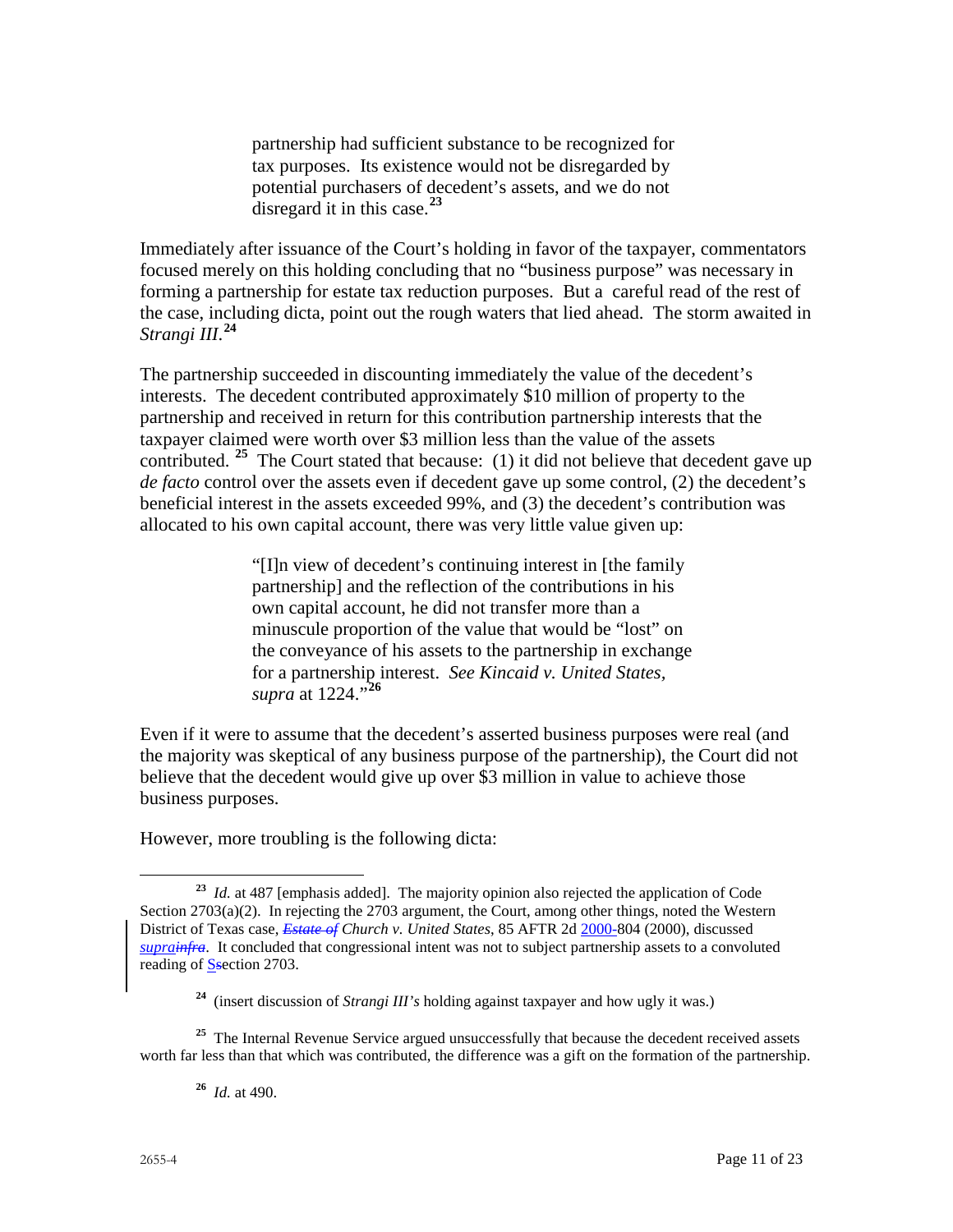Realistically, in this case, the disparity between the value of the assets in the hands of decedent and the alleged value of the partnership interest **reflects on the credibility of the claimed discount** applicable to the partnership interest. It does not reflect a taxable gift.**[27](#page-12-0)**

A brief concurring opinion by Chief Judge Wells, which was joined in by Judge Foley, argued that the economic substance doctrine should not apply to disregard a validly formed entity where the issue is "value" for federal gift and estate tax purposes of the interest transferred in that entity. The Judges argued, however, that the discount issue could be impacted.

Exhibiting a judicial schizophrenia, there were many dissenting opinions. Judge Parr's dissenting opinion would disregard the partnership because in the Judge's view the written partnership agreement had no relationship to the reality of the decedent's ownership and control of the assets contributed to the partnership. In his opinion, a person who maintained control over the ultimate disposition of the property was, in practical effect, in a position similar to the actual owner of the property, and the Court should not allow a discount where the taxpayer was not in fact limited by the terms of the written instruments.

A second dissenting opinion, by Judge Beghe, would look through the partnership arrangement via the application of a version of the step-transaction doctrine to treat the underlying partnership assets as the property to be valued for estate tax purposes. Simply stated, the Judge felt that if there was no business purpose, there was no partnership.

The problems allude to in *Strangi I*, because of the lack of a judicially perceived real purpose to the partnership, came to the fore in *Strangi III*, Cite. There, [new discussion.]The problems allude to in *Strangi I*, because of the lack of a judicially perceived real purpose to the partnership, came to the fore in *Strangi III*, Cite. There, [new discussion.]

Despite the *Strangi I* and *Knight* cases and their dismissal of the economic substance test, there are several key unresolved issues, including the following:

1. Will Federal Appellate Courts uphold the Tax Court's position? And, as important, how much [bed?] is in the Tax Court's reasoning in *Strangi I* – see for example, *Strangi III*?

<span id="page-12-0"></span>**<sup>27</sup>** *Id* at 490 (emphasis added).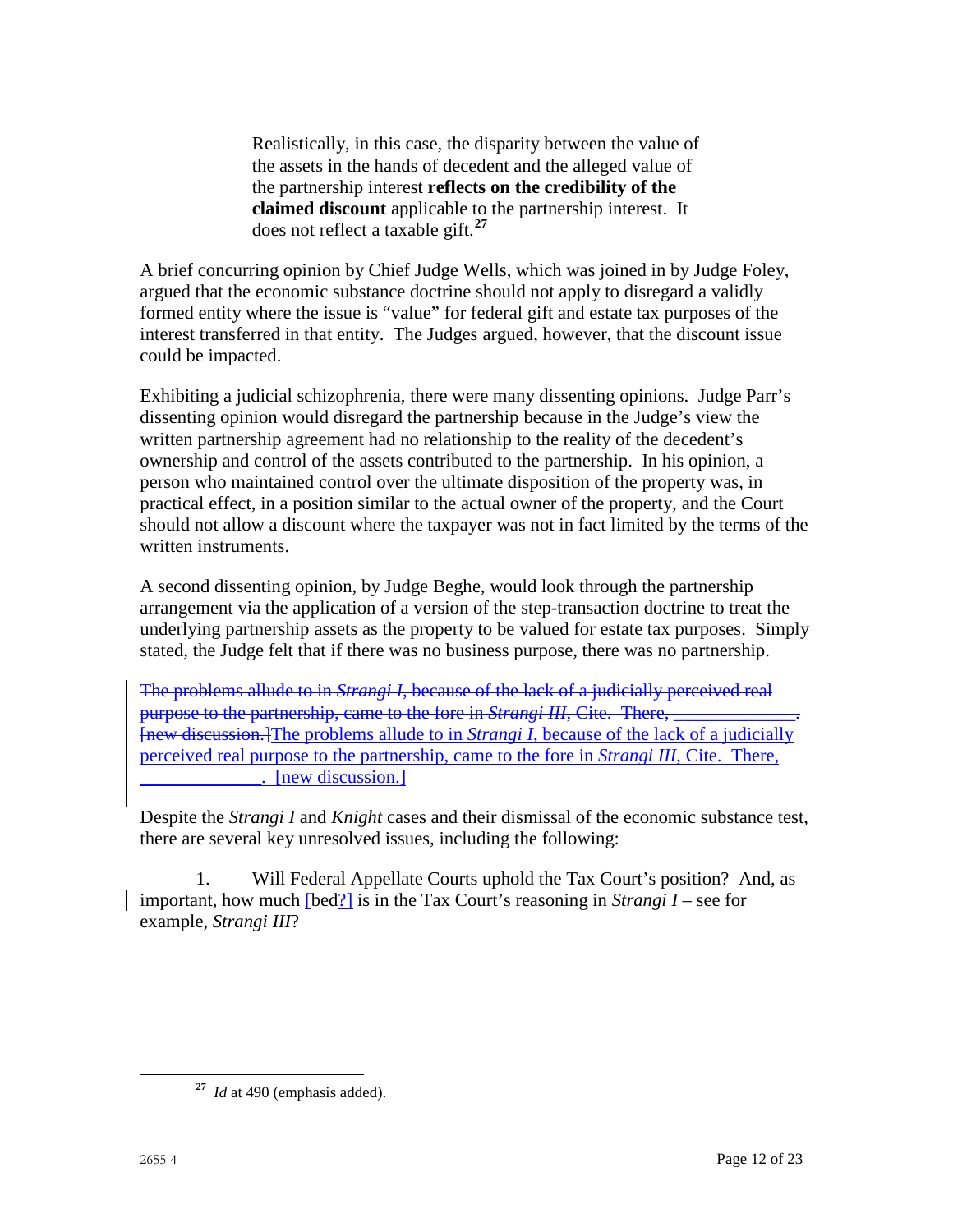2. Will section  $2036(a)^{28}$  $2036(a)^{28}$  $2036(a)^{28}$  continued to be used by the courts, citing lack of economic ore real substance as the reason for the retained interest argument being successful?**[29](#page-13-1)**

3. Does the lack of economic substance influence the courts' equities tilt toward the IRS, thereby leading indirectly to lower discounts?**[30](#page-13-2)**

It is the position of the authors that there are numerous, valid and non-tax justifications for the use of investmentmarketable asset FLPs. Many of these justifications always apply to family investment partnerships, whether they are set forth in the Agreement or not. Because of this, it is appropriate to remove "economic purpose" or "purpose in any context" as a meaningful variable in assessing the validity of the FLP structure.

# **4. Non-Tax Justifications for the FLP**

Undoubtedly, based on our fact pattern, the IRS would attack the FLP structure because, despite providing substantial funding of the FLP, mom receives limited partnerships interests but no general partnership interests.**[31](#page-13-3)** To the extent that mom's estate utilizes discounts related to her transfer at death of the limited partnership interests to reduce estate taxes, the IRS would undoubtedly assert that the FLP should be disregarded – thereby denying any discounts - because it has "no economic substance or purpose" other than tax savings.**[32](#page-13-4)**

On surface, the IRS's argument seems valid. There appears to be no real reason for mom - the 98% contributor to the FLP - to "give up control;" that is, by forming a FLP and not retaining the controlling general partnership interest. Commentators have suggested that if investment management is the purpose of the partnership, then giving up control is not necessary. For example, in lieu of a FLP, the contributor could give funds to an investment manager, while still retaining discretion to hire or fire that manager.**[33](#page-13-5)**

<span id="page-13-0"></span>**<sup>28</sup>** Section 2036 provides that when an assets is transferred, and enjoyment from or control over that asset is retained by the transferor, the full value of the assets including in the transferor's gross estate for federal estate tax purposes.  $\overline{a}$ 

**<sup>29</sup>** *See Thompson*. *Strangi III*.

**<sup>30</sup>** *See* fn \_\_\_, *infra*.

<span id="page-13-3"></span><span id="page-13-2"></span><span id="page-13-1"></span>**<sup>31</sup>** If successful would this structure avoid the holding in *Strangi III* ? Maybe. (insert *Strangi III* quote).

**<sup>32</sup>** [Cite to fn. With *Strangi* and TAMs]

<span id="page-13-5"></span><span id="page-13-4"></span>**<sup>33</sup>** *See Harrison*, "The Aggressive Use of Family Partnerships for Estate Planning Purposes" (Illinois Institute of Continuing Legal Education's 1999 Estate Planning Short Course). Debondt and Thaler, "Financial Decision Making in Marketing Firms: A Behavioral Perspective," Chapter 13 in R. Garro edition, Handbooks in OR and MS (1995) ("People display over-confidence in their own judgment" with regard to investments.)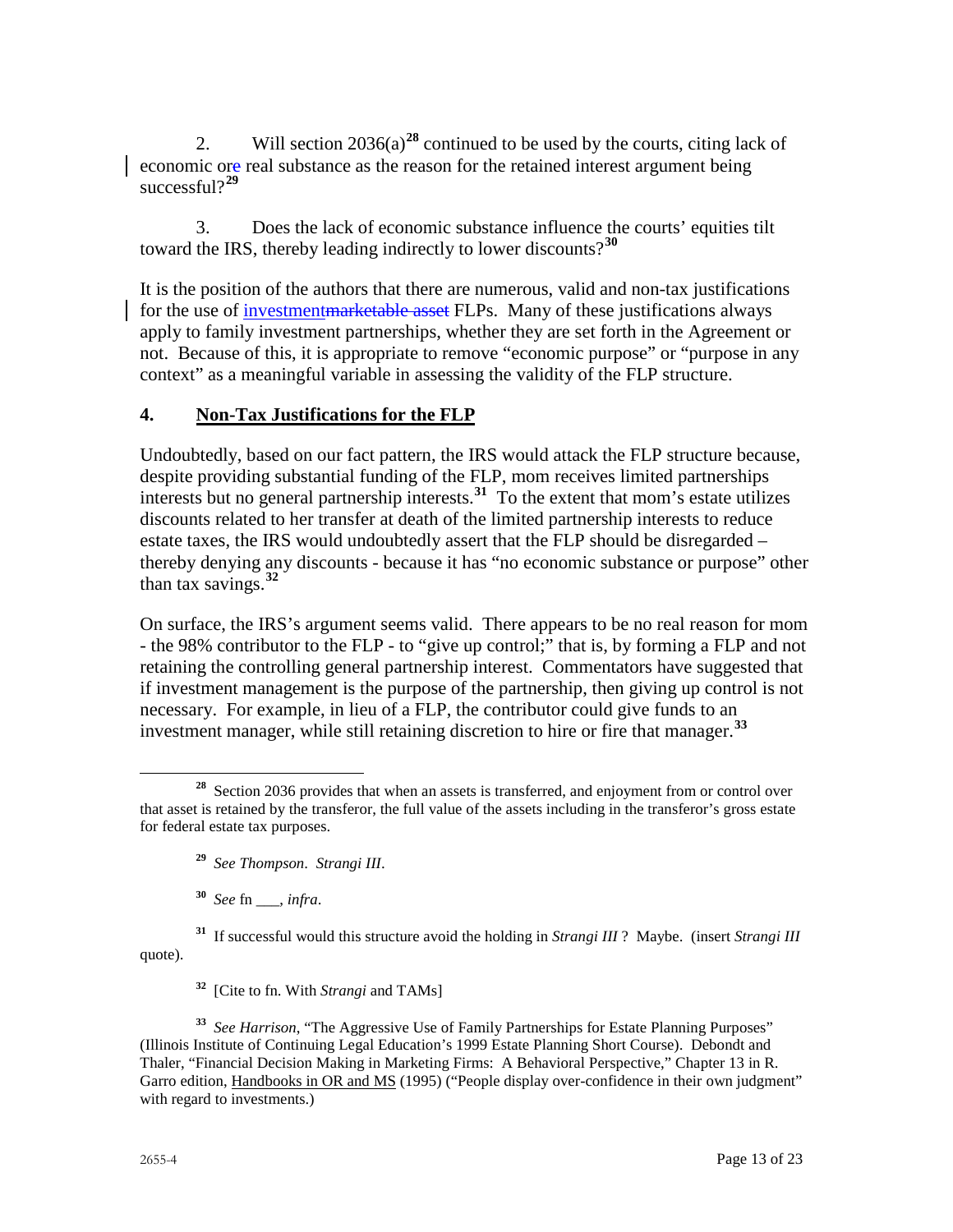But a close look below the surface reveals substantial non-tax reasons why mom may, and undoubtedly would, desire to do so that are grounded in both behavioral economics and portfolio management. Simply stated, behavioral economics demonstrates that individuals do not take all actions merely to maximize economic returns. Aspects of portfolio management emphasize that minimizing trading costs and fees (e.g., trading less frequently) while investing "in the market" could enhance a portfolio. As a result of these two factors, an individual may not want to be in a position to control or otherwise "tweak" their investment portfolio. The importance of a person's retaining control in all economic situations is greatly overstated and proved to the contrary by empirical research.

#### **a. Behavioral Economics**

Most clients that use investment FLPs tend to be older, financially well-off, and retired or near retirement. Experience with planning for such individuals indicates a high level of consistency in goals or behavioral traits with respect to their assets. These include:

1. Making sure that there is enough income currently and in the future to provide adequate cash flow for expected expenses.

2. Achieving a good nominal return on their assets.

3. Avoiding strategies that may make the assets within the portfolio decrease in nominal value.

4. Creating enough surplus funds in the future to leave heirs a sizeable inheritance or funds for charity. In sophomoric terms, making sure there is something left over.

Can an investor, like mom in our fact pattern, achieve these goals in the most beneficially economic manner by controlling her portfolio herself, or by transferring control to a trusted advisor, like daughter in our fact pattern? Frequently, behavioral economics would suggest the latter.

In such cases, the use of a FLP as an investment vehicle can be very positive and justifiable, regardless of the disappearance of value on creation because of restrictions on fund availability and transferability. In our fact pattern, mom's giving up control by not retaining the general partnership interest in the FLP may be explained by numerous factors, including her desire to:

1. Ensure a consistent and sustainable cash flow not tied strictly to accounting income.

2. Prevent overconfidence as to the "correct" investment philosophy and from locking in investment decisions.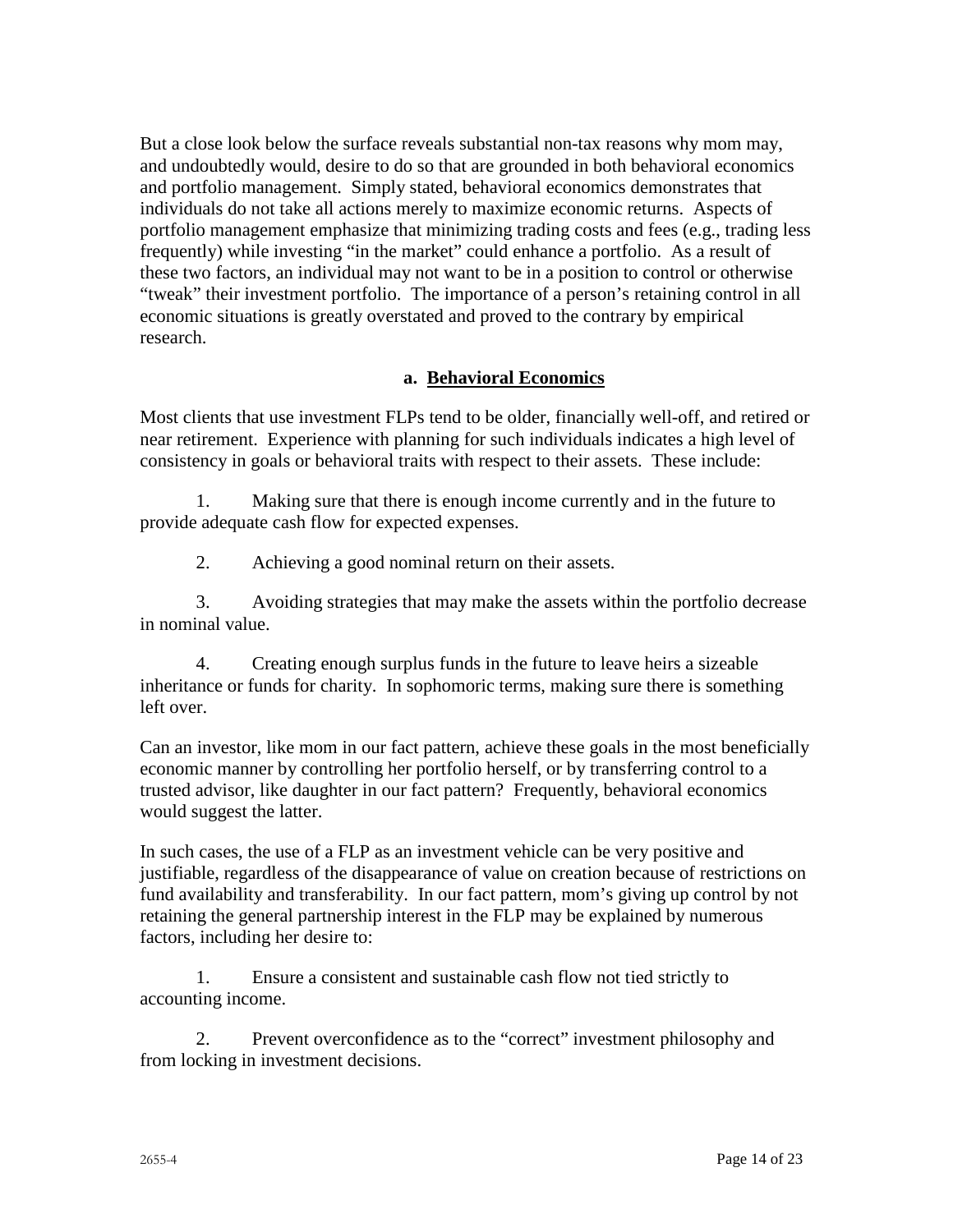3. Achieve her goal of leaving substantial funds for her two children and grandchildren by minimizing short-term focus on portfolio returns.

4. Restrict her ability to make frequently changes her to investment advisor, thereby putting investment decisions beyond her control.

A detailed discussion of these reasons follows.

# **i. Ensure Cash Flows Not Tied Strictly to Accounting Income**

Because of a desire to ensure sufficient income currently and in the future to provide adequate cash flow to meet expenses, older investors tend to favor fixed income investments, such as bonds and CDs.**[34](#page-15-0)** This focus may lead to unintended, undesired results.

Returns on fixed income investments fluctuate, sometimes dramatically, over time. In our fact pattern, mom is currently generating \$200,000 of after-tax income and cash flow, representing a 4% after-tax return  $(\$200,000 \div \$5,000,000)$  - sufficient to cover her \$150,000 of current cash expense needs. But, as the bonds mature and are reinvested in new fixed income investments, it is possible that after-tax returns may be lower. If, for example, after-tax returns drop just 1.5%, from 4% to 2.5%, her after-tax income and cash flow, \$125,000 (\$500,000 x .025) will be insufficient to cover her cash expense needs.

How can this problem be rectified? One possibility is for mom to meet the cash flow shortfall by consuming a portion of her principal (i.e., selling a part of her bonds). But by reducing principal, future after-tax returns and cash flows will be correspondingly reduced, making this an unattractive option to mom.**[35](#page-15-1)** Another possibility is to place the investments outside of mom's control, as would occur with the FLP structure.

In doing so, mom removes her bias toward fixed-income investments and reluctance to consume principal by placing investment decisions in the hands of her daughter, the general partner. The daughter, free of such bias and reluctance, would then be able to invest the portfolio in such a way so as to maximize the likelihood that mom's cash expense needs will be met, now and in the future. These needs will be met through cash

**<sup>34</sup>** [To be inserted.]

<span id="page-15-1"></span><span id="page-15-0"></span><sup>&</sup>lt;sup>35</sup> One study demonstrated that there is a preference for an increasing stream of income over one's life. Thaler, "Mental Accounting and Consumer Choice," *infra* at note 26. *See also* Thaler, "Towards a Positive Theory of Consumer Choice," Journal of Economic Behavior and Organization, 39 (1980). If principal is consumed, an increasing stream of income is impossible unless returns on the principal increase commensurately.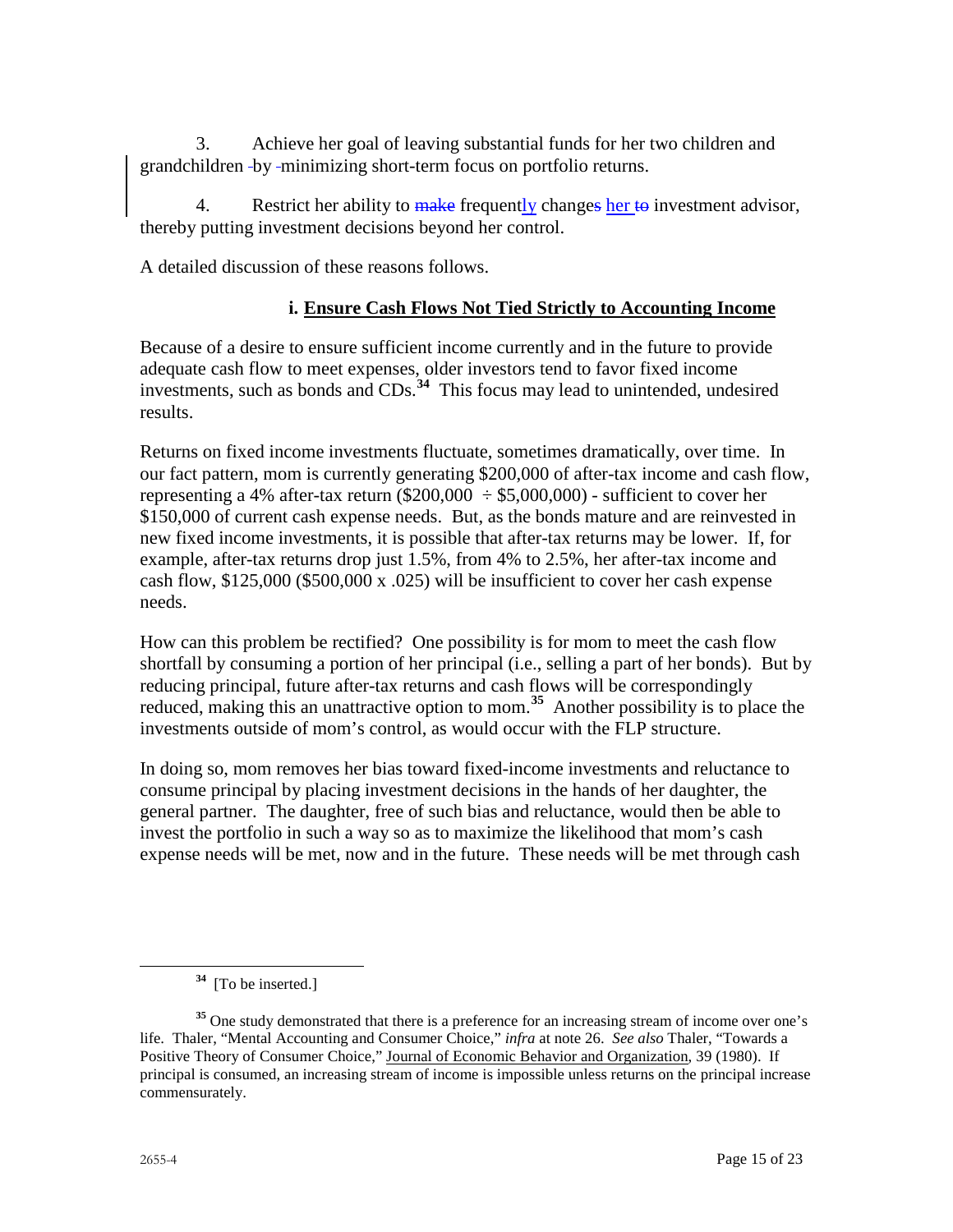distributions from the FLP, which can include income and principal, including capital gains.**[36](#page-16-0)**

#### **ii. Prevent Over-Confidence**

A family's investment assets are often diverse (but not necessarily diversified) and not unified in their philosophy. For example, as discussed in the prior section, the older generation may prefer fixed income, while the younger generation may be willing to accept greater risk for the greater potential return associated with growth equities.

In the context of our fact pattern, suppose that the investment philosophies of mom and daughter represented extremes of these strategies: mom is invested entirely in CDs (not bonds) and daughter is entirely invested in growth, small capitalization technology stocks. Held individually, these strategies pose great risk. Mom's investment is not adequately hedged against current and future inflation. In fact, in all likelihood, mom would experience a negative after-tax rate of return.<sup>[37](#page-16-1)</sup> Daughter's strategy poses substantial investment risk because she is invested in only one sector of the stock market. Moreover, daughter may not be able to rely on the traditional wisdom that says that stocks earn an 8% premium over risk-free investments over long periods of time.**[38](#page-16-2)** [For example, from the years 1983 through 1992, small stocks earned 7% less annually than large capitalization stocks.**[39](#page-16-3)**]*[Rob: maybe too tough on this point. Does fn. really support it?]* 

How can mom and daughter reduce the risks associated with their individual investments? One possibility would be for each of them to diversify their portfolios. Unfortunately, an individual's bias toward holding particular investments will often make such diversification difficult or impossible to achieve.**[40](#page-16-4)** Another possibility is to divest absolute investment control by pooling the family's investment assets in a FLP.

**<sup>37</sup>** *See infra* note 25.

<span id="page-16-2"></span><span id="page-16-1"></span>**<sup>38</sup>** *See* John Cochran, "Where is the Market Going? Uncertain Facts and Novel Theory," – Federal Reserve Bank of Chicago \_\_\_\_\_\_\_\_\_\_\_\_ (\_\_\_\_\_\_\_\_\_).

<span id="page-16-3"></span><sup>39</sup> "The Dimensions of Stock Returns," Dimensional Fund Advisers Inc. (1992) (Segregating Out Data from 1963 to 1983). "Dimensional Fund Advisers," 1993, Harvard Business School Case No. 3383 (October 6, 1993). Keim, "An Analysis of Mutual Fund Design: The Case of Investing in Small-Cap Stocks," Journal of Financial Economics 51 (1999).

<span id="page-16-4"></span>**<sup>40</sup>** In "Mental Accounting Consumer Choice," 4 Marketing Science 3 (1985), Thaler discusses both prospect theories and mental accounting to discuss individuals focus on marginal increases and

<span id="page-16-0"></span>**<sup>36</sup>** In the family partnership, typically there is no requirement that cash flow be distributed. So fundamentally there seems to be an inconsistency between this recognition of continual cash flow and the directives of the partnership. But the partnership is a family partnership, so conceptually the principal investor has to recognize that should a need arise for greater cash flow, the general partner most certainly will be receptive to the idea of making greater distributions, assuming that the long term investment goals of the partnership are not hindered.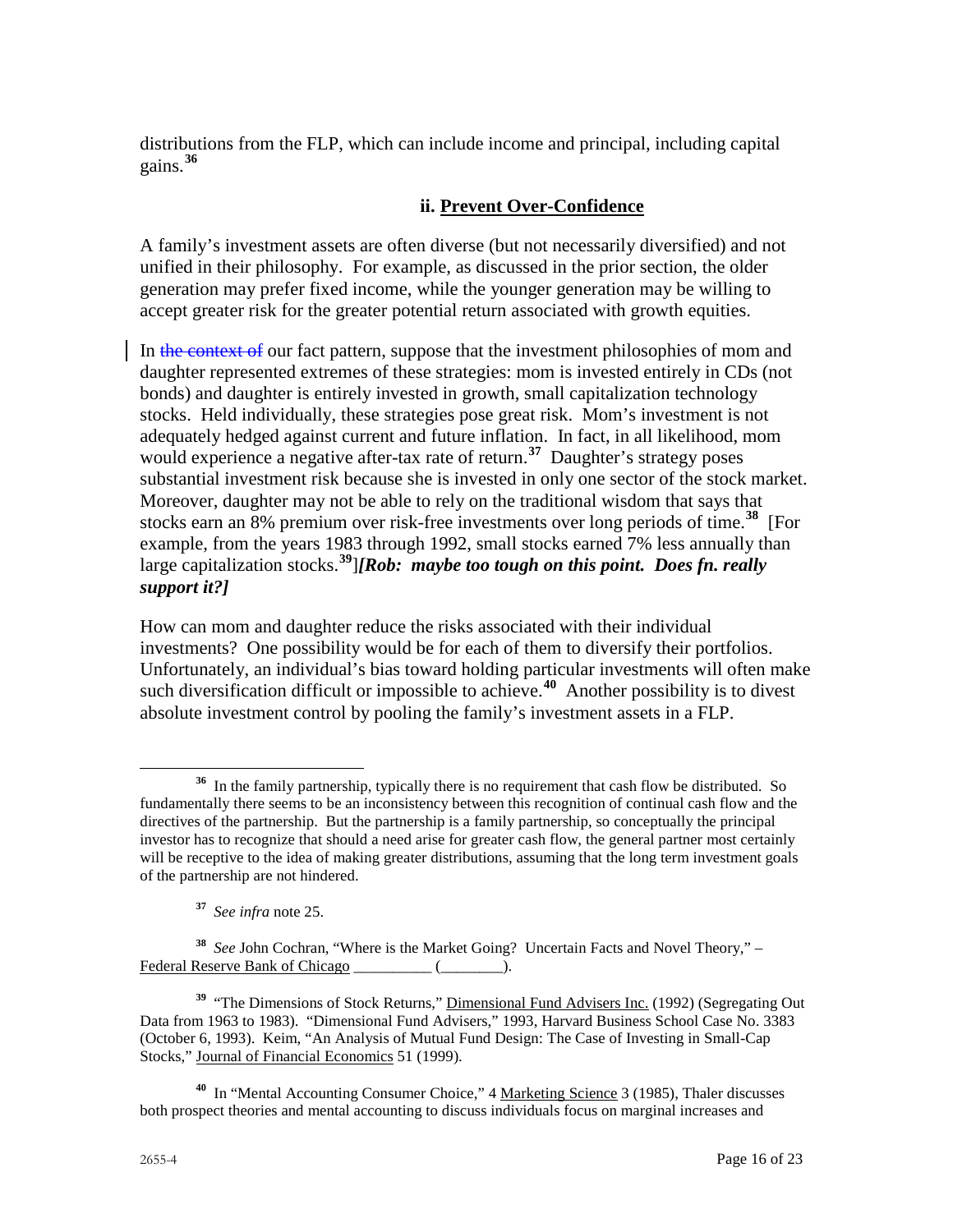Once done, the general partner can develop an investment philosophy for the pooled assets that will consider the short-term cash needs of mom, the long-term growth desires of daughter, the risk and loss aversion of mom, and the risk preference of daughter. To balance these competing interests, a diversified investment portfolio would be required. Such a portfolio reduces the chance that the portfolio will decline greater than the overall market and increases the likelihood of higher returns.

#### **iii. Minimize Short-Term Focus on Returns**

Because of immediate and short-term needs to meet cash expenses, older investors may focus myopically on short-term portfolio returns. This leads to at least two problems.

First, a short-term focus may achieve the goal of meeting pressing needs, but almost certainly will fail to achieve long-term goals. For example, in the context of our fact pattern, mom's focus on fixed income investments may produce sufficient after-tax income and cash flow to satisfy her current and short-term needs, but in all likelihood it will not produce appreciation in principal sufficient to meet her goal of leaving substantial funds to her two children and four grandchildren at her death. To accomplish that goal, her funds need to be invested in a more diversified portfolio that has the potential of producing significant appreciation in principal.

Second, a short-term focus raises the specter of loss aversion. Loss aversion refers to the notion that the disutility of losing a given amount of money is much greater than the utility of gaining the same amount.<sup>[41](#page-17-0)</sup> Put another way, it means that individuals tend to be more sensitive to reductions in their levels of well-being than to increases. This concept may explain why an investor that needs liquidity and that holds both capital gain and loss assets, sells the gainers and not the losers. Despite the fact that there is an federal income tax (income tax) benefit to recognizing tax losses and an income tax detriment to recognizing capital gains, often an investor cannot stand the idea of having losses. Deluding themselves that the loser will turn around, the investor ends up retaining the loser and selling the winner. The result is a portfolio that emphasizes short-term gains over long-term gains. [Insert cite.]

An investor can address both of these problems with a FLP. By placing her investments in the hands of the general partner, mom in our fact pattern can eliminate her bias on the short-term. Free of this bias, the general partner can invest the portfolio to: (1) maximize the ability to meet both mom's short-term and long-term goals and (2) effectively balance the need for both short-term and long-term gains.

decreases to wealth versus long-term monetary value of wealth in the aggregate. People are just not capable of avoiding mental accounting problems (marginal utility and disutility gains and losses and annuitizing their wealth over a period of time using reasonable discount rates). [*fn. does not match up but there is one that says we are biased towards holding positions.]*

<span id="page-17-0"></span>**<sup>41</sup>** "Loss aversion is the property that says that "reduction in wealth, relative to the current reference point, are weighted much more heavily than increases in wealth."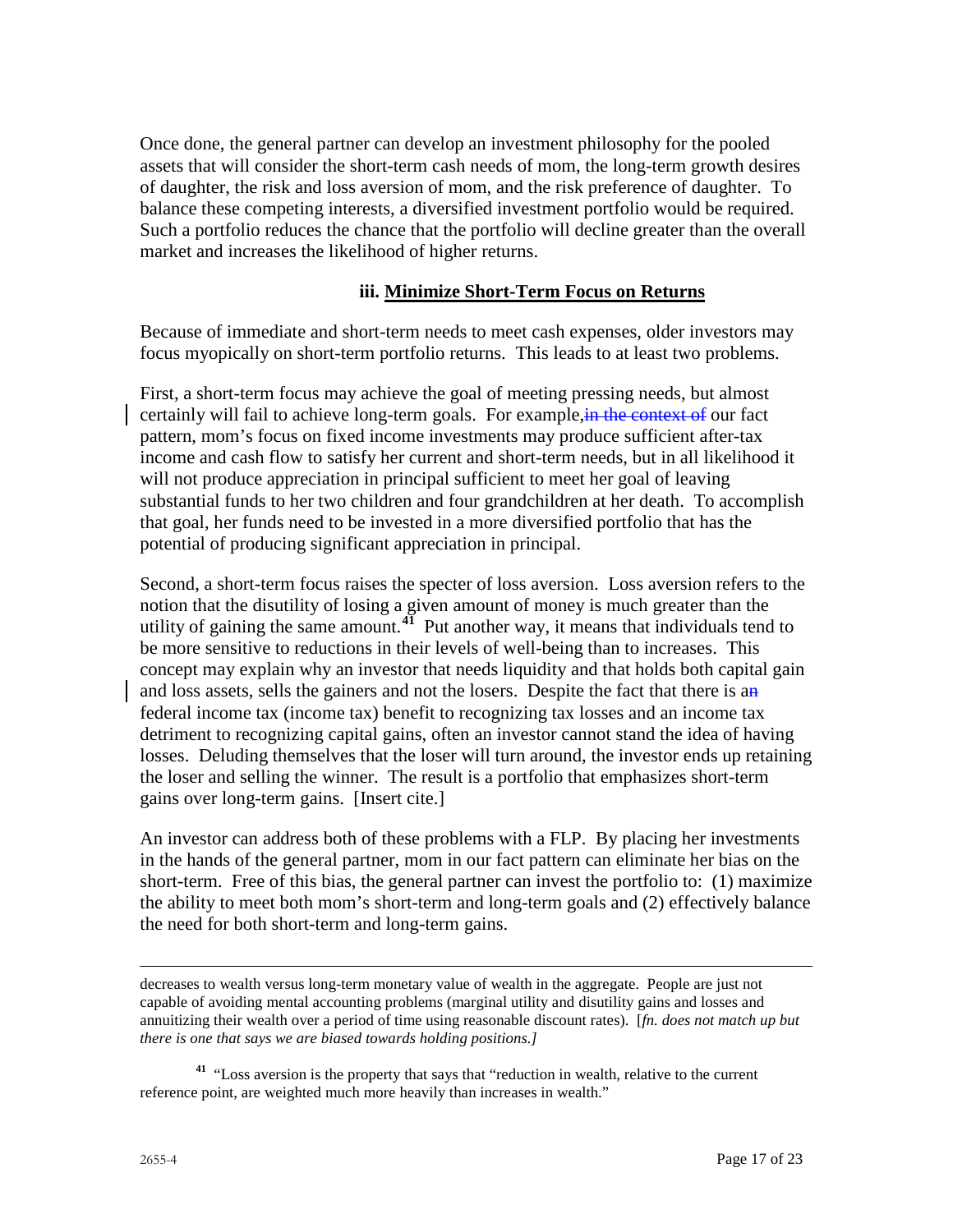# **iv. Prevent Constant Changing of Investment Managers**

In a down market, an investor may attribute the loss to the investment manager, when in fact the loss is attributable to the market.**[42](#page-18-0)** Because of this fundamental attribution error, the investor may change investment managers which, in turn, may result in greater trading costs.**[43](#page-18-1)** Because of their adverse affect on portfolio returns, such trading costs make it difficult for the investor to achieve short-term and long-term goals.

In our fact pattern, suppose that mom experienced a decrease in her after-tax income and cash flows returns from 4% to 2.5%, as suggested earlier. This decrease may well be consistent with a general decrease in market returns for bonds of similar quality. If mom, however, erroneously concluded that the decrease was the result of poor buy recommendations from her investment advisor, she may well change to a new advisor. The new advisor, aware that mom is not pleased with her current returns, may recommend that she purchase bonds that promise greater returns, but carry greater risk. This has at least two possible negative consequences. First, being riskier, such bonds may result in default, in which case mom's principal is eroded. Second, the trading costs associated with selling the higher quality bonds and purchasing the lower quality bonds may offset or even overtake the higher potential return of the riskier bonds.

The use of an FLP addresses these negatives. By placing the investment portfolio in the hands of the general partner, mom removes her bias toward constantly changing investment managers.

# **b. Portfolio Management**

As noted earlier in the discussion of behavioral economics factors, the FLP can help to reduce trading costs and facilitate portfolio diversification. A more detailed examination of these elements as they relate to the concept of portfolio management follows.

# **i. Reduce Trading Costs by Pooling**

Trading costs have a negative effect on portfolio returns. To get a sense of the possible magnitude of this effect, investors need to be aware that there are several types of such costs. The two most common - the ones that many investors strictly associate with the term - is commissions and income taxes on capital gains. Commissions related to the purchase or sale of investments result in a 3% round trip trading cost for trades valued over \$1,000. Capital gains on the sale of investment results in income taxes imposed at the investor's normal marginal tax rate, except that long-term capital gains are subject to a maximum preferential tax rate. But there are at least three other types of trading costs that are not as obvious: (1) the difference between the bid/ask spread on the investment, (2) price impact, and (3) opportunity cost.

- <span id="page-18-0"></span>**<sup>42</sup>** [To be inserted]
- <span id="page-18-1"></span>**<sup>43</sup>** *See infra* at \_\_\_\_.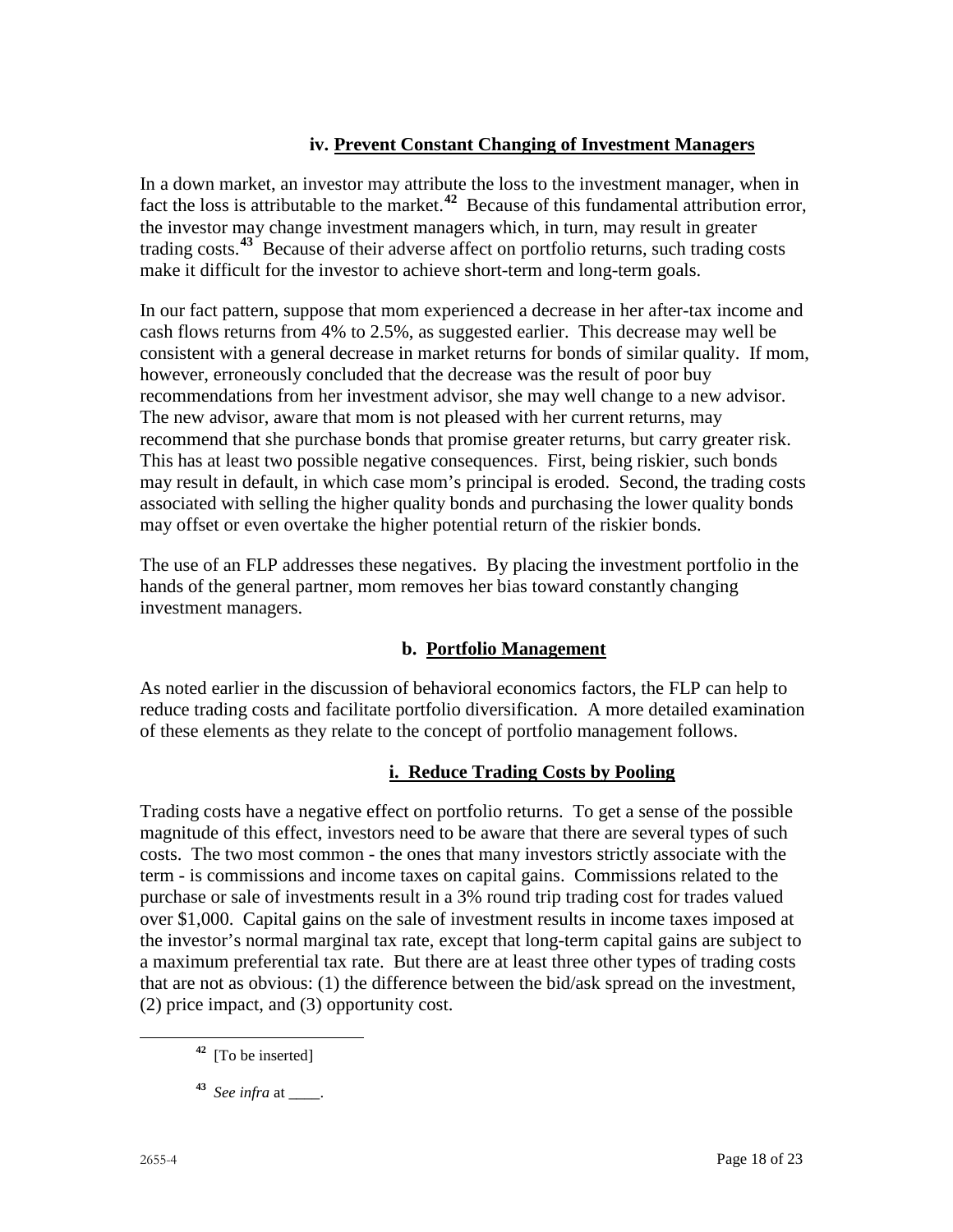How does the bid/ask spread result in a trading cost? If one were to purchase a stock and sell it on the same day, the purchase price and sales price would not be equivalent; rather, the purchase price would tend to be closer to the ask price, and the sale price would be closer to the bid price (assuming no other movement of the stock that day as to price). The spread between the bid price and the ask price represents a trading  $cost - a loss - to$ the investor. This [round trip?] trading cost is anywhere between 0.52% of price for highly liquid stocks to 6.55% for small stocks.**[44](#page-19-0)**

Price impact is the trading cost that arises when an investor purchases so much or sells so much of a particular investment that the price of the investment moves against the investor. **[45](#page-19-1)** Thus, the increased demand resulting from purchases may cause the price of the investment to increase. Conversely, the increased supply from sales may cause the price of the investment to decrease. Although this cost is difficult to quantify, it is clearly present with certain large trades.

Opportunity cost is the trading cost associated with not acting quickly enough. In this context, it arises when an investor fails to purchase or sell a stock as quickly as desired. To the extent that the price of the investment increases from the time that the investor desires to purchase it to the time that the investor actually purchases it, the investor incurs a trading cost equal to the difference. Similarly, to the extent that the price of the investment decreases from the time that the investor desires to sell it to the time that the investor actually sells it, the investor incurs a trading cost equal to the difference. Although it would be easy to compute the opportunity cost associated with a specific trade, there are no known market averages to that quantify this variable. Nonetheless, in specific cases, it is undoubtedly substantial.

The degree to which an investor incurs trading costs depends on trading frequency. As trades increase, trading costs increase, and portfolio returns decrease.

Example: Jane has \$1,000,000 invested in a diversified individual stock account, with an income tax basis of \$200,000. She reviews her portfolio frequently, and for a variety of reasons that she is confident are correct, trades frequently, while still maintaining diversification, and at the end of the first year, has had a 100% turnover. Her sister, Sari, also has \$1,000,000 invested in a diversified stock account, with an income tax basis of \$200,000. Sari, a "buy and hold" investor, makes no trades in the year. On average, the market returned 10% to large cap stock investors, and Jane, despite the odds to the contrary, was able to garner 10.5% because of her trading. Sari's portfolio was a bit worse with a return of

<span id="page-19-0"></span>**<sup>44</sup>** Aswath Damodaran, "The Hidden Cost of Trading," Chapter 11, Investment Management.  $(\_\_).$  $\overline{a}$ 

<span id="page-19-1"></span>**<sup>45</sup>** In the tax context, this is often referred to as "blockage," and results in a discount. *See Chenoweth*, 88 TC 1577 (1987). *See* Damodaran for a discussion of the price impact in the economic sense.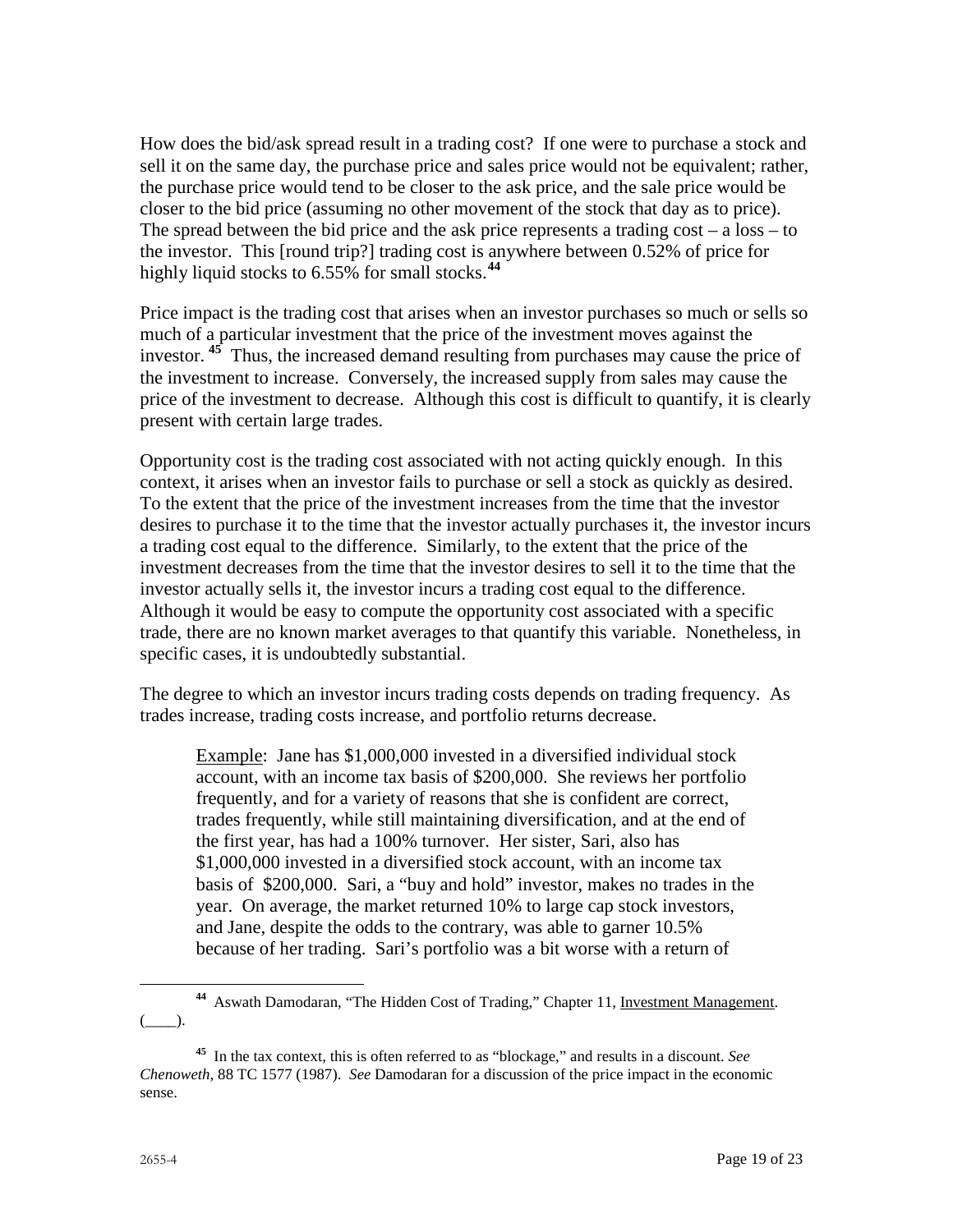9.5%. Who is better off at the end of the year? The answer is Sari. Sari has \$1,095,000 of value [\$1,000,000 x 1.095)]. Jane incurred .07% of commissions, or  $$700 ($1,000,000 x .007)$  on the turnover. She had capital gains of \$800,000 (\$1,000,000 - \$200,000) taxed at a maximum rate of 15%, resulting in income taxes of \$120,000 (\$800,000 x .15). Her round trip trading costs were about .47% of \$1,000,000, or \$4,700. Her total costs were therefore \$125,400. Jane's portfolio, net of trading costs, is only \$979,600 [(\$1,000,000 x 1.105) - \$125,400], or \$115,400 lower than Sari's portfolio. The costs associated with the Jane's frequent trading negatively affected her return.

Given the fact that there are several types of trading costs and that such costs, cumulatively, can be significant, one would expect individual investors to trade fairly infrequently. The facts suggest otherwise, however. For example, households trade common stocks with great frequency, with the average household turning over more than 75% of its common stock portfolio annually. (Cite) If trading frequency increased returns enough to offset trading costs, then it could be justified – but that is not typically the case.

There is evidence that individual investors are incapable of "beating the market" through the timing of their trades.**[46](#page-20-0)** One study concluded that the net return performance of households with high turnover will be lower than that of households with low turnover. Specifically, based on their testing, the study's authors determined that "the high turnover households under[-]performed the low turnover households by about 46 basis points (bps) per month."

There is also evidence that even professional investment managers have difficulty in achieving better-than-market returns. One study conducted in the '90s concluded that mutual funds, before consideration of transaction costs and expense ratios, out-performed the market by an average of only 19 to 62 bps.**[47](#page-20-1)** However, most funds under-performed the market by about the magnitude of their investment expense.**[48](#page-20-2)** For example, one commentator notes:

"This article offers only very slight evidence consistent with skill or informed mutual fund managers . . . the higher expected performance for

<span id="page-20-0"></span>**<sup>46</sup>** Campbell and Shiller, "Valuation Ratios in the Long-Run Stock Market Outlet," \_\_\_\_ The Journal of Portfolio Management (\_\_\_\_\_), indicating that it is questionable whether conventional dividend to price ratio forecast future dividend movements; thereby leading to the conclusion that forecasts for shortrun predictions are extremely difficult. \*\*\***insert 8**  $\overline{a}$ 

**<sup>47</sup>** *See* Carhart, *infra* note 41, on page 77, Table VI.

<span id="page-20-2"></span><span id="page-20-1"></span>**<sup>48</sup>** Returns on mutual funds reflect portfolio returns minus expenses. Expenses include trading costs, and administrative fees, and loads. Expenses were said to reduce returns by 1.15%; turnover by .65%. Carhart, Table VI, shows that most of the excess returns are negative once trading costs are added in; *i.e.*, they under-perform benchmarks with no costs.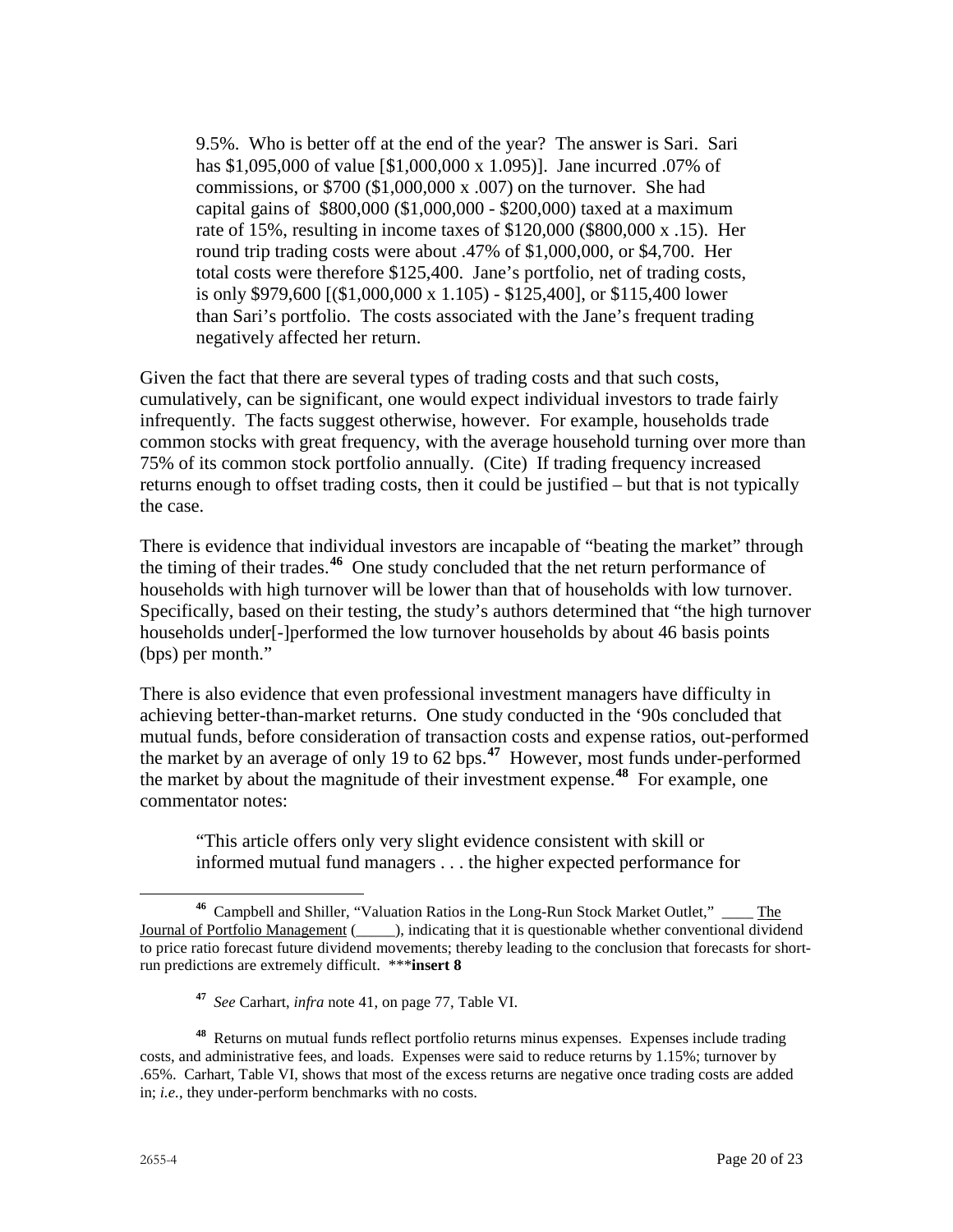high-alpha funds is only relative, since these funds do not earn significantly positive expected future alphas. The evidence is consistent with the top mutual funds earning back their investment expenses with higher gross returns . . . . Expense ratios appear to reduce performance a little more than one for one . . . I also find that expense ratios, portfolio turn over and load fees are significantly and negatively related to performance."**[49](#page-21-0)**

Another study concluded that a fund's ability to pick the right stocks adds a 0.79% return annually to portfolios. But costs of as high as 2%, independent of taxes, more than offset this incremental return.**[50](#page-21-1)**

Given the fact that trading is hazardous to an investor's wealth, why do investors trade too much? Undoubtedly, the answer is multi-faceted and complex, but two key reasons appear clear. First, investors who suffer from myopic loss aversion**[51](#page-21-2)** may review their portfolios more frequently, leading to more frequent trades. Second, and perhaps more important, is that investors trade frequently because they are overconfident about their abilities to "beat the market." As noted by one study: "We believe that these high levels of trading can be at least partly explained by a simple behavioral bias: People are overconfident, and overconfidence leads to too much trading."

The FLP provides a solution to these problems. A family member, who on their own, may be biased to frequent trades, no longer controls the investments within the FLP. The pooling of investments that occurs within the FLP will tend to reduce overall trades because decisions as to types of investments and frequency of trade within the portfolio would be made by the general partner. Thus, in our fact pattern, if mom were inclined to frequent trading, she could effectively remove this bias by putting her investments beyond her control through the FLP structure.

#### **b. Preventing Momentum Investing**

Momentum investing refers to the phenomenon that investors tend to chase returns by purchasing investments that have most recently produced the highest returns. For example, in the last bull market, individuals often wanted the "hot" initial public offering (IPO) stock because of the momentum factor, knowing that the value of such stocks

**<sup>49</sup>** *See* Carhart, *infra* note 41, at 369.

<span id="page-21-1"></span><span id="page-21-0"></span>**<sup>50</sup>** Daniel, Grinblatt, Tittman and Weirmers, "Measuring Mutual Fund Performance with Characteristic-based Benchmarks," Volume 52, THE JOURNAL OF FINANCE 3 (1997) ("The evidence presented in this article suggests that the average mutual fund does, in fact, succeed along this dimension [of out performing index funds]. However, we find that the amount by which the average mutual fund beats a mechanical strategy is fairly small (under 100 bps) and is approximately to the average management fee. Aggressive growth and growth funds, which exhibit the highest performance, probably also generate the largest costs").

<span id="page-21-2"></span>**<sup>51</sup>** *See* note 27, *infra*.